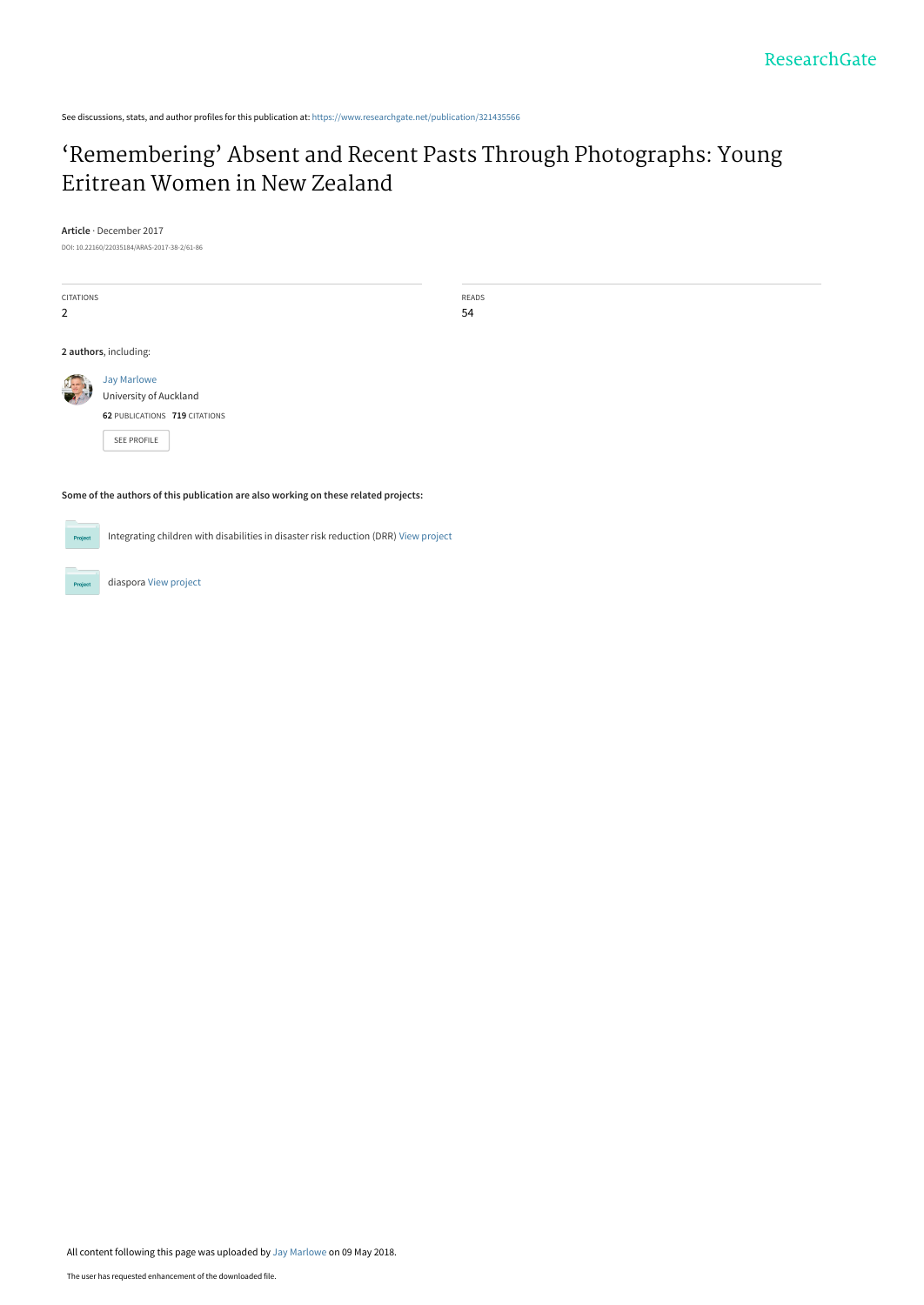

## **'Remembering' Absent and Recent Pasts Through Photographs: Young Eritrean Women in New Zealand**

**Louise Humpage** *University of Auckland l.humpage@auckland.ac.nz*

**Jay Marlowe** *University of Auckland jm.marlowe@auckland.ac.nz*

### **Abstract**

This article presents a Photovoice project that explores the narratives of five young women of Eritrean heritage living in New Zealand. The photographs taken by the women suggest that their current individual and collective identities are mediated by two different kinds of 'memories': 'post-memories' of an absent past in their ancestral country that they were too young to experience, which build identity and belonging at the collective level, *and* 'autobiographical memories' of recent, lived experiences which remind participants of their individual achievements since resettlement and/or help them articulate a future in New Zealand.

### **Introduction: Identity, memory and belonging**

This article explores the narratives of five young women of Eritrean heritage who resettled in Auckland, New Zealand as children or were born and raised there. It finds that 'memories' are used to navigate two social worlds: that of their ancestral country and New Zealand. Migration always requires a fine and strategic balance between retaining key aspects of one's culture alongside adopting new ways of being and thinking in the new settlement environment. A vast literature indicates the difficulties of achieving this balance, particularly amongt young people whose personal experience of the 'old' world may be limited or non-existent and is thus mediated by the experiences and memories of parents and older family members (Berry, Phinney, Sam, & Vedder, 2006; Brough, Gorman, Ramirez, & Westoby, 2003; Humpage, 2009).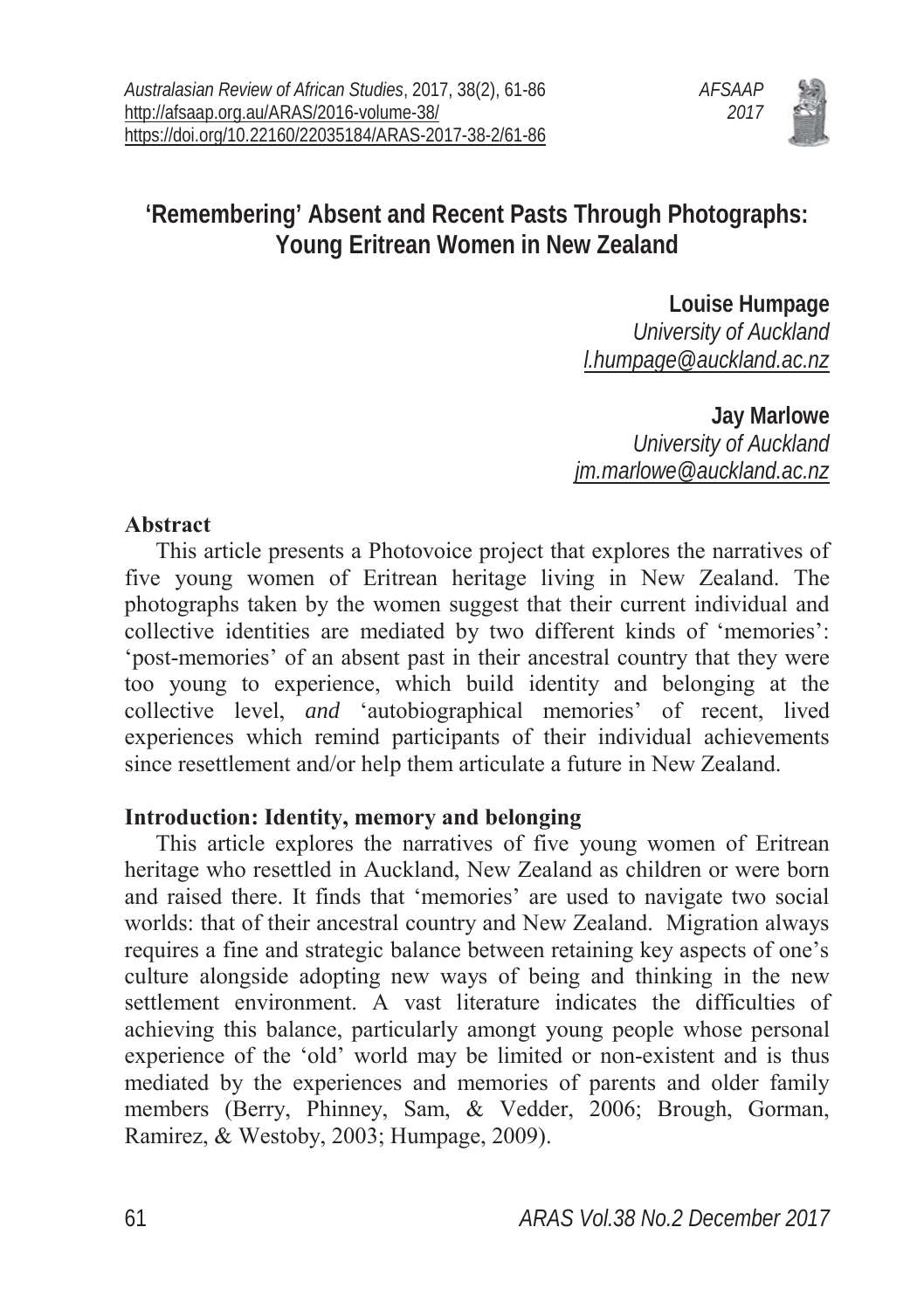Forced migration adds another dimension to these dynamics because there has been limited or no active choice to migrate to a particular host country, which often enhances nostalgia and longing for a homeland that may no longer exist outside of an individual's or group's memory  $(Rosińska, 2011)$ . Importantly, this may be true for a person who is not technically a 'refugee', that is, someone who has been assessed and accepted as having a well-founded fear of persecution according to the United Nations High Commissioner for Refugees (1951) Convention Relating to the Status of Refugees. For instance, a person may have experienced forced migration but been accepted for resettlement under family reunification criteria, or born in a country of settlement to parents who arrived as refugees. Experiences of displacement, political violence and upheaval are nonetheless a powerful and enduring part of the lived experiences of those of refugee background, no matter which immigration pathway was taken. Previous research has identified the significant hurdles faced by refugees as they make New Zealand 'home' (see, for example, Bloom, O'Donovan, & Udahemuka, 2013; Humpage, 2009).

This research utilises the Photovoice method, which has been found to offer space for people from refugee backgrounds to identify affirmative experiences associated with migration, not only deficits and adversities (Fozdar & Hartley, 2012). Informed by Freire's influential pedagogy on critical consciousness, the Photovoice approach creates opportunities for and gives voice to participants as they reflect upon their social, cultural and political histories and ascribe meanings to lived experience (Carlson, Engebretson, & Chamberlain, 2006). Correspondingly, this article demonstrates the complex ways in which young Eritrean women negotiate and navigate the intersections between identity, memory and belonging.

Identity is neither static nor monolithic, but is rather a dynamic, complex process. While the particularities of culture and identity may shift within new settlement contexts, there is strong historical evidence of migrants maintaining long cultural traditions and an unwillingness to change beliefs, actions or perspectives after resettlement (Yuval-Davis, 2011). 'Culture' is, of course, complex, with Benhabib (2002) describing it as a horizon that recedes every time one approaches it, in that it is contestable, contextual and situated. In particular, young people "do the work of self-making and belonging without straightforward recourse to traditional and predictable identity categories, including ethnicity, and with new skills of mobility and fluidity" (Raffaetà, Baldassar, & Harris, 2015, p. 424).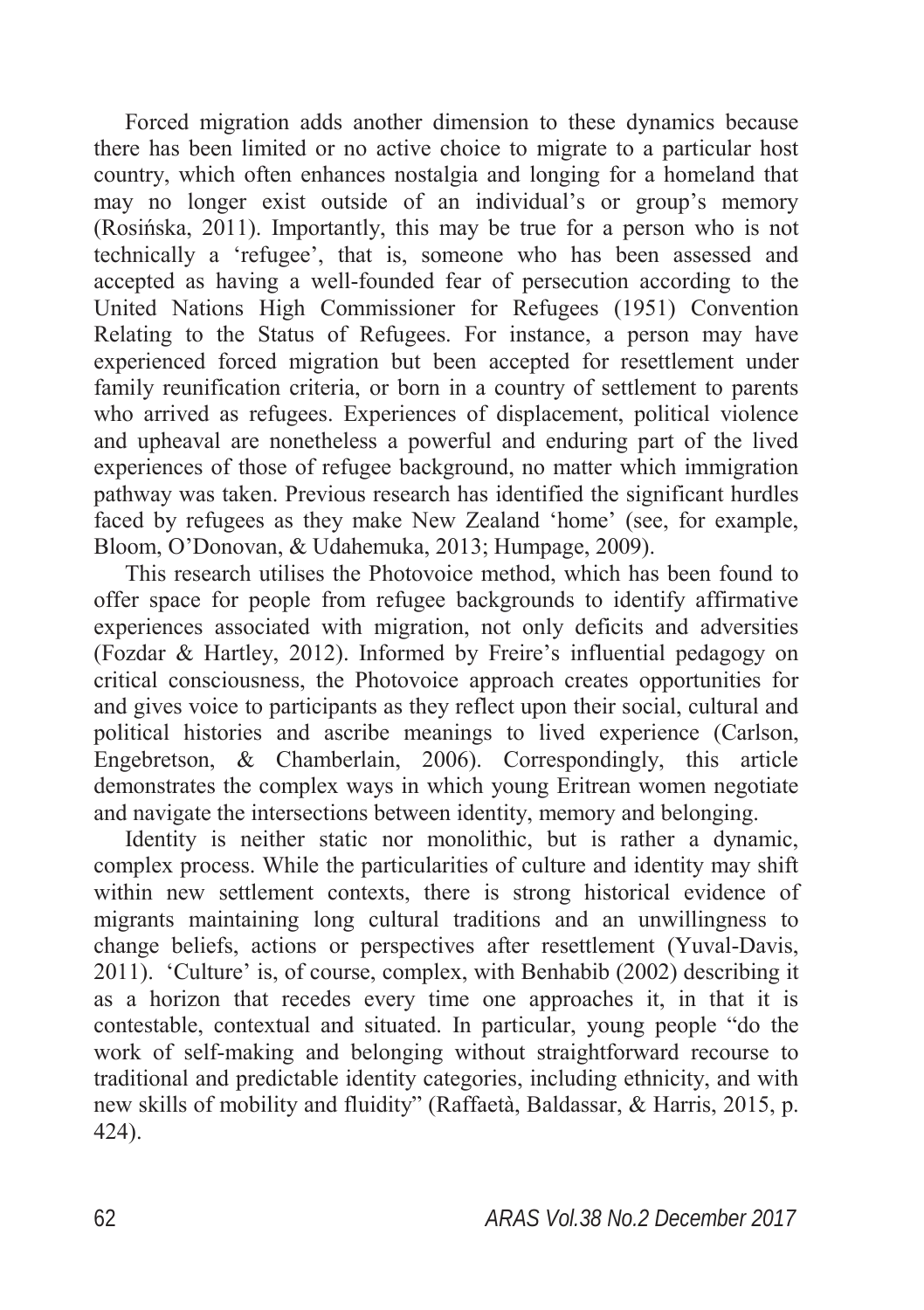Nonetheless, culture is often linked to ethnic identity (Anthias & Yuval-Davis, 1992) and women have traditionally been framed as embodying ethnic boundaries; the socially constructed barriers that to some degree separate and maintain ethnic communities. This is because women tend to carry responsibility for reproducing and maintaining culture. Boundaries become slippery when people no longer live within the confines of their cultural surroundings, but can be maintained through codes of both appearance and conduct. While the gendering of ethnic boundaries is often framed as inherently oppressive for women (Anthias & Yuval-Davis, 1992), studies do show how migrant women can exercise agency in this process (D'Sylva & Beagen, 2011; Humpage, 2000).

Women are also often framed as symbolic bearers of nationhood (Anthias & Yuval-Davis, 1992). There is frequently considerable overlap between ethnicity and nationality, particularly in migration contexts where internal ethnic, religious and linguistic differences within a country can be blurred or misunderstood by host societies. The understanding of refugees as 'stateless' persons further complicates notions of nationhood, particularly in countries like Eritrea where, as later discussion will highlight, concepts such as 'nation' and 'state' are relatively recent constructs contextualized by the protracted thirty-year war that led to Eritrea's creation. Within resettlement contexts, where gaining residency or citizenship in the host country does not automatically result in belonging to that nation (Hoyle, 1999), multiple notions of nationhood may exist simultaneously as the past and current identities and lives of refugees intersect. Here our findings support those of recent studies of Eritreans settling across Europe which examine the complexity of identity and belonging in the settlement space (Belloni, 2016; Graf & Thieme, 2016).

When cultural norms or everyday practices of nationalism can no longer be taken for granted, as they might have been at 'home', memory becomes extremely important to identity and belonging. Rosińska (2011) notes that in migration:

Memory plays a triple role: it is identity-forming by maintaining the original identification; it is therapeutic because it helps bear the hardships of transplantation into a foreign culture; and it is also community-forming, by creating a bond among those recollecting together. (p. 39)

We found evidence all three roles were important for our Eritrean participants in New Zealand as well as evidence of Hirsch's (1999)

*ARAS Vol.38 No.2 December 2017* 63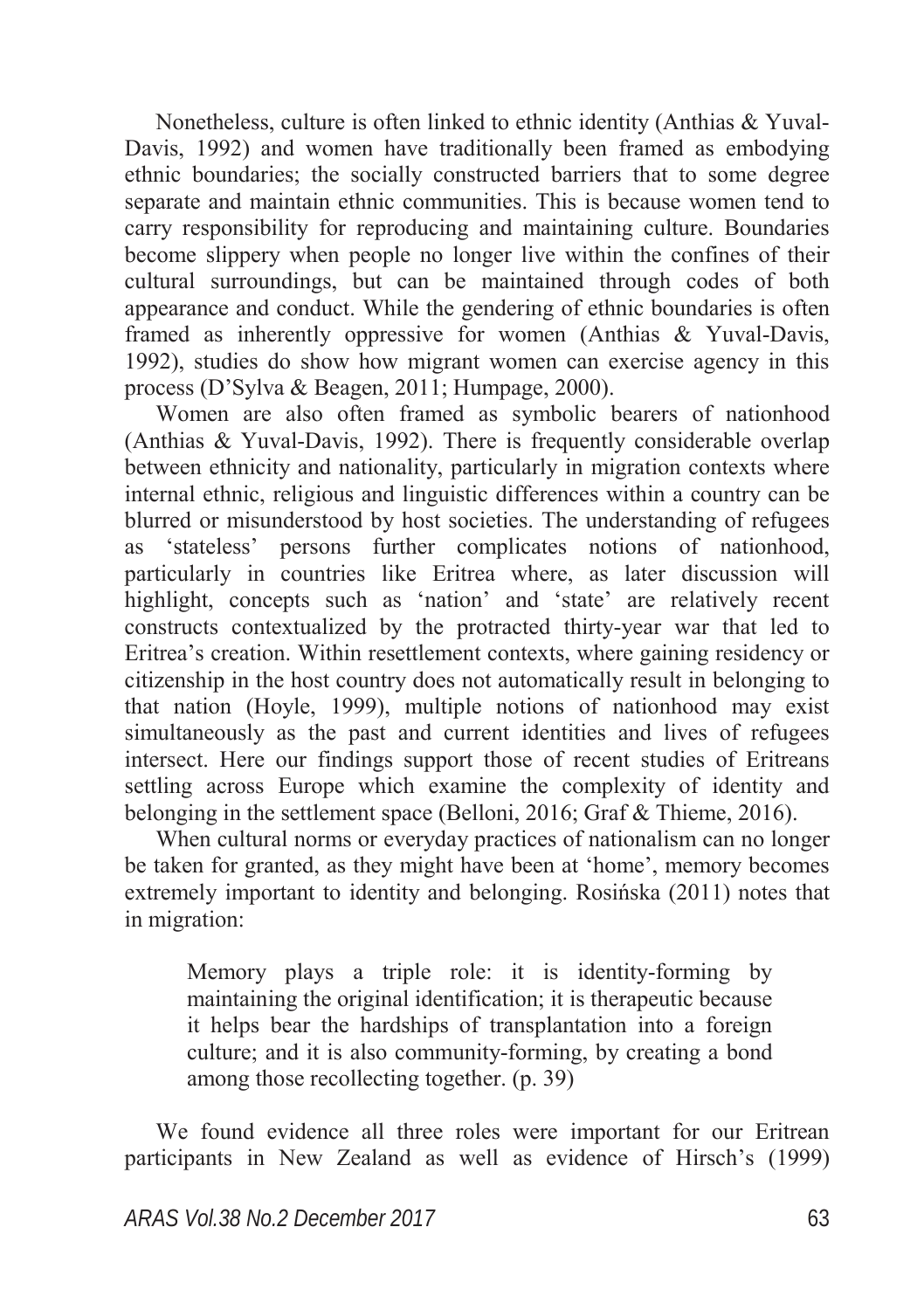distinction between 'autographical memory' and 'post-memory'. In many cases our young participants' cultural and national identities were shaped by practices and events they had not personally experienced. In this sense, the term 'memory' is contested, at times being used to describe what we refer to as an 'absent' past, drawing on collective symbols, events and histories relating to Eritrea, where most of the participants have never lived. 'Traditional' food, clothing, events and other activities thus intersect with, and are mediated by, the new life in resettlement (D'Sylva & Beagen, 2011; Somerville, 2008).

As the next section highlights, Photovoice has considerable potential to convey such experiences and sentiments: photographs themselves 'capture' memories and, as one of our participants noted, help us to 'remember' past events. Of course, not all memories are positive. Previous research on refugees and memory has focused heavily on the ongoing impact of trauma memories, and photographs often render refugees speechless and helpless, focusing on the universal trope of suffering (Halilovich, 2011; Mannik, 2013). Nonetheless, our data show that even memories of trauma or suffering can stimulate a sense of belonging at the collective and/or personal level.

Memories, as with any narrative, are partial and selected aspects of a particular experience that nonetheless provide powerful insights into belonging. This is a multi-layered and multi-scalar emotional attachment to feeling at 'home' which "becomes articulated, formally structured and politicized only when it is threatened in some way", such as through migration (Yuval-Davis, 2011, p. 10). Yuval-Davis (2011) argues that belonging can be constructed via: (1) social locations (sex, race, class or nation); (2) identifications and emotional attachments told through group narratives; and (3) ethical and political value systems with which people judge their own and others' belonging. The focus here is largely on the second facet, although the facets interact in complex ways and are not subsumable to each other, and the group narratives our participants draw upon are intimately linked with their Eritrean identity (although this may well reflect their specific social locations as ethnic Tigrinya, Orthodox Christians and women). Despite being young and, in some cases, born in New Zealand, the participants' photographs highlight how group narratives facilitate the 'remembering' of a cultural and national past that our participants did not themselves experience or were too young to assimilate, thus encouraging a collective sense of belonging within their national community. The photographs also, however, depict a personal sense of belonging within broader New Zealand society via memories of a more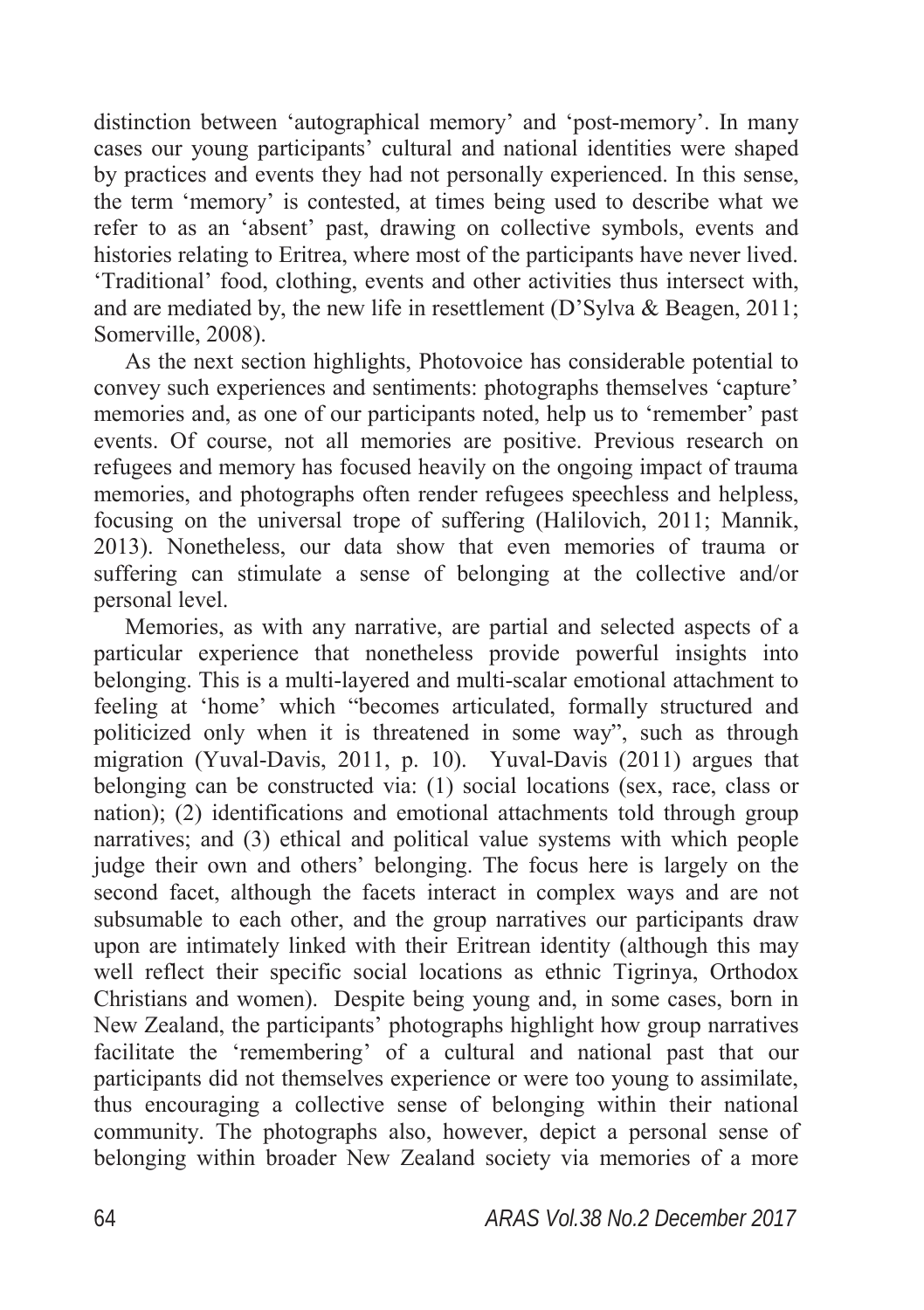recent, lived past. First, however, we discuss the Photovoice methodology and our participant sample.

### **Photovoice study design and sample**

Photovoice is a community-based research tool that aims to balance research and action, offering research subjects a say in how their experiences are represented, and potentially enabling them to influence the outcomes of policy decisions (Wang, 2006). It involves giving participants a camera to take photographs of the people and things that have meaning to them, then to explain these in their own words so that researchers can understand what each photograph represents to them. Like other researchers (for example, Wang, 2006; Green & Kloos, 2009), we found the method allowed our young adult participants to become more active in the research process—rather than just passively responding to researcher-led questions—thus moving away from the tendency for young people to be talked about and spoken for rather than engaged in any meaningful way.

The data presented here are drawn from a wider Photovoice project asking young people (aged 18–25) from refugee backgrounds to take photographs and reflect on their lives in Auckland within several key themes: 'my home,' 'my learning experiences,' 'my employment experiences,' 'my friendships,' 'my life in New Zealand,' and 'where I feel I belong'. Participants were recruited by a third party via an Auckland organisation representing refugee communities and were trained and interviewed by a young research assistant of European descent familiar with refugee issues. Each participant was given a digital camera and took as many photos as they wished in relation to these themes over three weeks, with the total number of photos taken by each participant ranging from 40 to 150. Having allowed the researchers to download these photos, each was discussed as part of a semi-structured interview in relation to the overall themes noted above. This study was approved by the university human participant ethics committee and participants gained informed consent from the people depicted in the photographs and agreed to allow us to present the pictures that follow.

Our sample was never intended to be representative of young refugeebackground people and, instead, focused on exploring what the narratives emerging around the photographs told us about belonging and identity among this cohort. We have chosen to focus on the data from only the young Eritrean women in order to highlight key similarities in the role of *memory* in culture and identity, as well as some differences that remind us that we should not homogenise the experiences even of those who come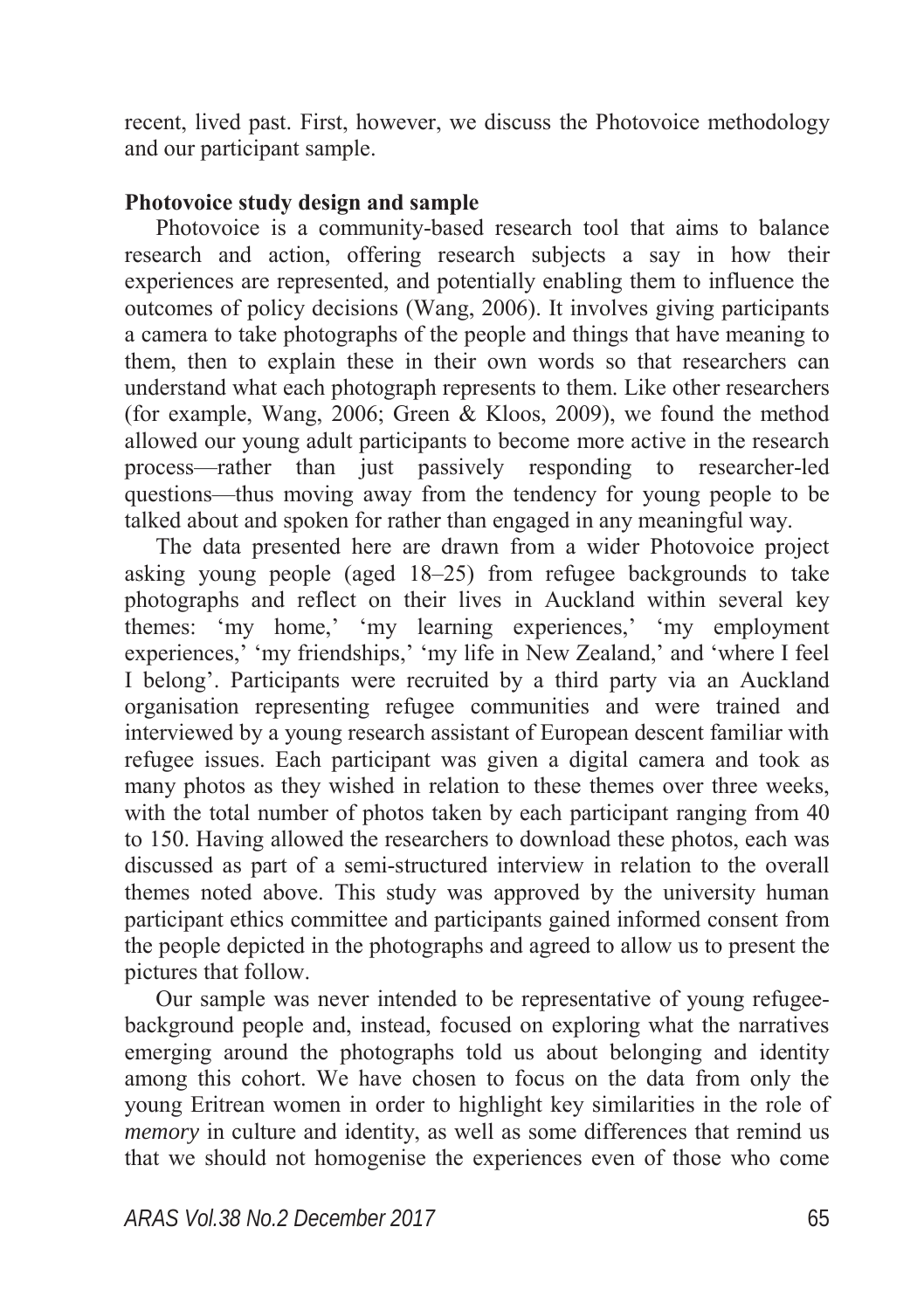from the same country, ethnic group, religion, gender or age group. Given ethical concerns, we have chosen not to name our participants and allocated each an alpha identifier of A to E which we have summarised below.

| <b>Participant ID</b> | <b>Time living in New Zealand</b> |
|-----------------------|-----------------------------------|
|                       | years                             |
| R                     | 2 years                           |
|                       | vears                             |
|                       | 10 years                          |
|                       | New Zealand born                  |

To put the research data in context, it is important to discuss the specific history of Eritrea and its diaspora in New Zealand.

### **Historical context and resettlement in New Zealand**

New Zealand has resettled Eritrean refugees since the late 1990s, the result of the mass displacement of Eritrea's population following a torrid history of conflict and controversy over its borders, as well as gross human rights violations under repressive military rule. Eritrea's borders occupying a strategic location on the Horn of Africa, next to the Red Sea and bordering Sudan, Ethiopia and Djibouti—were established during a period of Italian colonial rule that ended in 1941. A decade of British administrative control (until 1952) was followed by the United Nations establishing Eritrea as an autonomous region within the Ethiopian federation. Ethiopia's annexation of Eritrea as a province in 1962 triggered a 30-year war for independence against Ethiopian forces, which ended when the Eritrean People's Liberation Front captured Asmara from the Ethiopian Army regime and formed a provisional government in 1991. Independence followed a referendum in 1993 (Connell, 2010; Hoyle, 1999).

Given this history, national identity-building since independence has been preoccupied with highlighting Eritrea's distinctiveness from Ethiopia. While Triandafyllidou (1998) highlights that the "identity of a nation is often defined and/or redefined through the influence of 'significant others', namely other nations or ethnic groups that are perceived to threaten the nation, its distinctiveness, authenticity and/independence" (p. 594), this can be complicated by cultural and linguistic similarities between different ethnic groups (Hoyle, 1999). Nevertheless, it may still explain why, since independence, nationalism has also been promoted through the wide use of flags and the map of Eritrea by businesses and at special family events such as weddings, while those who sacrificed their lives or limbs in the war are regarded as special symbols of the nation (Hoyle, 1999).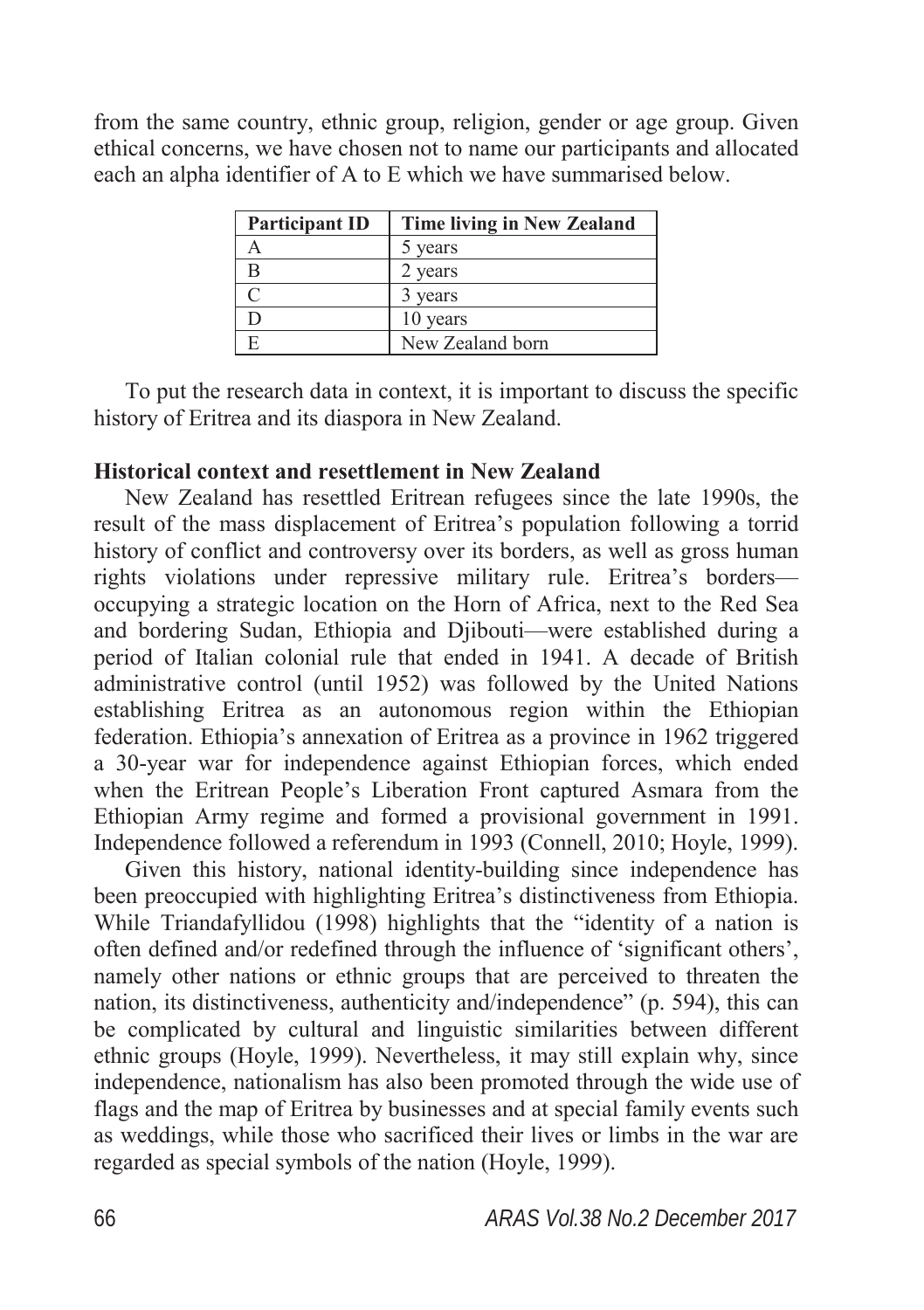Eritrea's President Isaias Afewerki of the People's Front for Democracy and Justice has been in power since 1993 and leads the country's only political party. It actively promotes a homogenous perspective of being Eritrean that reinforces the understandings of national identity noted above and limits the articulation of other narratives of national identity (Connell, 2010). For instance, Reporters Without Borders (2016) has ranked the country last in the world for press freedom over the last nine years. Despite its ratification, Eritrea's 1997 constitution has also never been fully implemented and national elections have not taken place since 1991. Human Rights Watch (2015) estimates that six percent of the Eritrean population has since fled, with an estimated 5,000 people leaving Eritrea each month (although these figures are contested, especially by the Eritrean Government). National events and memories are thus highly politicised within Eritrea and in the diaspora. Such memories are likely divided along political, ethnic and generational lines.

New Zealand's 2013 Census records 243 Eritrean people living there, a 31 percent increase since 2006 (Statistics New Zealand, 2013). Eritreans continue to arrive in small numbers under the quota refugee system and as asylum seekers, while fewer immigrate under the family reunification programme. Three of our five participants arrived under the refugee quota, while one young woman resettled under the family reunification category and another was born in New Zealand. These experiences largely mirror census data, which found that 81 percent of Eritreans living in New Zealand in 2013 were born overseas, only 62 percent of whom were born in Eritrea. Participants were all Orthodox Christians, as are half of Eritreans in New Zealand (Statistics New Zealand, 2013). Dirar (2007) notes that distinctions between Orthodox Christianity and Islam, which are dominant in Northeast Africa, have deeply rooted local traditions that have become core elements of identity within Eritrea; they are also associated with linguistic differences between the two groups (Hoyle, 1999). Participants were also all identified with the Tigrinya ethnic group, the largest in Eritrea, and, although only their Eritrean identity was specifically discussed, this may have been conflated with Tigrinya cultural norms (as is the case in Eritrea since independence). Of those participants born overseas, one had arrived ten years previously and the remainder had settled in New Zealand between three and five years ago. All participants identified with their Eritrean heritage no matter where they were born. Like the majority (58%) of Eritreans in New Zealand, our participants live in Auckland, New Zealand's largest city. Our research focus on young women (ranging in age from 19 to 22 years) is appropriate given Eritreans in New Zealand are also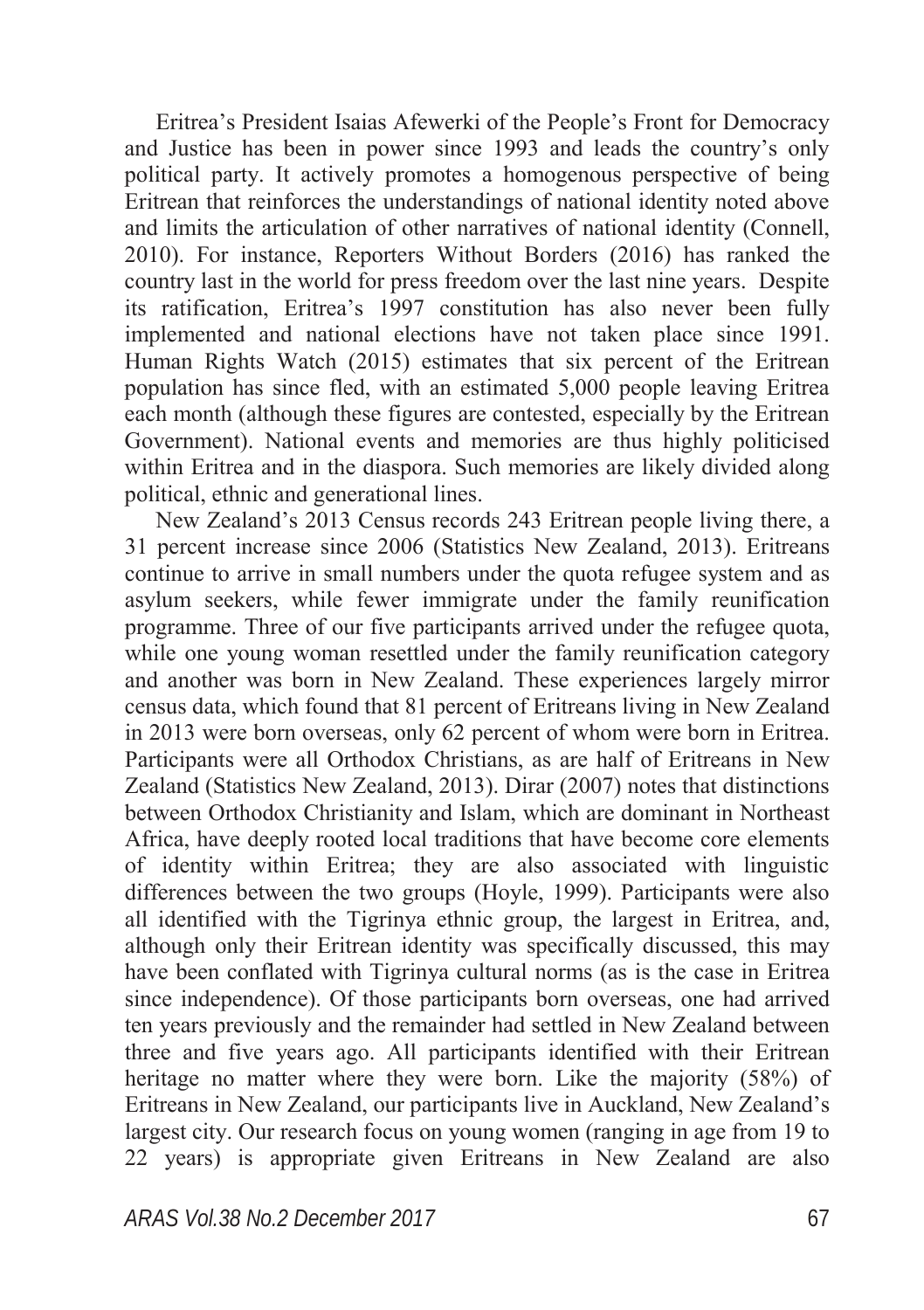disproportionately young (median age 23.5 years) with a fairly even gender balance (52% women) (Statistics New Zealand, 2013).

In the following discussion, we draw upon the visual and verbal narratives of the five Eritrean women to explore the role of memory in settlement. Mannik (2013) notes that "knowledge is not stored in photographs but allotted to them through the various ways they are read and linked to ideas about memory" (p. 7). We thus took our cues from the verbal narratives of our participants, which linked the photographs to both memories of an 'absent' past and a recent, lived past. We acknowledge that, given the repressive regime in Eritrea and their ages, it is possible our participants self-censored their responses or provided simply what they thought the researchers wanted. Benhabib (2002) also notes that: "T[t]he social observer … is the one who imposes, together with local elites, unity and coherence on cultures as observed entities" (p. 5). While we represent participant comments accurately, ultimately *we* selected the photographs and narratives to discuss in this article. This includes our decision not to present individual narratives in their entirety but to thematically analyse the photographs, as presented in the following two sections, using participants' accounts of their associated meanings and contexts.

### **Making an 'absent' past present**

In popular understanding, 'memories' recall past personal experiences. This 'autobiographical memory"', however, sits alongside 'memories' that draw on other peoples' accounts that can be internalised and appropriated as one's own (Fiddian-Qasmiyeh, 2013). "Post-memory" is Hirsch's (1999) term for:

> … the relationship of children of survivors of cultural or collective trauma to the experiences of their parents, experiences that they 'remember' only as stories and images with which they grew up, but that are so powerful, so monumental, as to constitute memories in their own right. (p. 8)

The photographs analysed in this section illustrate how young people, who may have been 'absent' from these experiences, are nonetheless present in Eritrean community-building processes that 'share' collective memories with young people, encouraging a sense of ethnic and national identity (Fiddian-Qasmiyeh, 2013). The photos show how everyday practices and activities can encourage a sense of national identity. For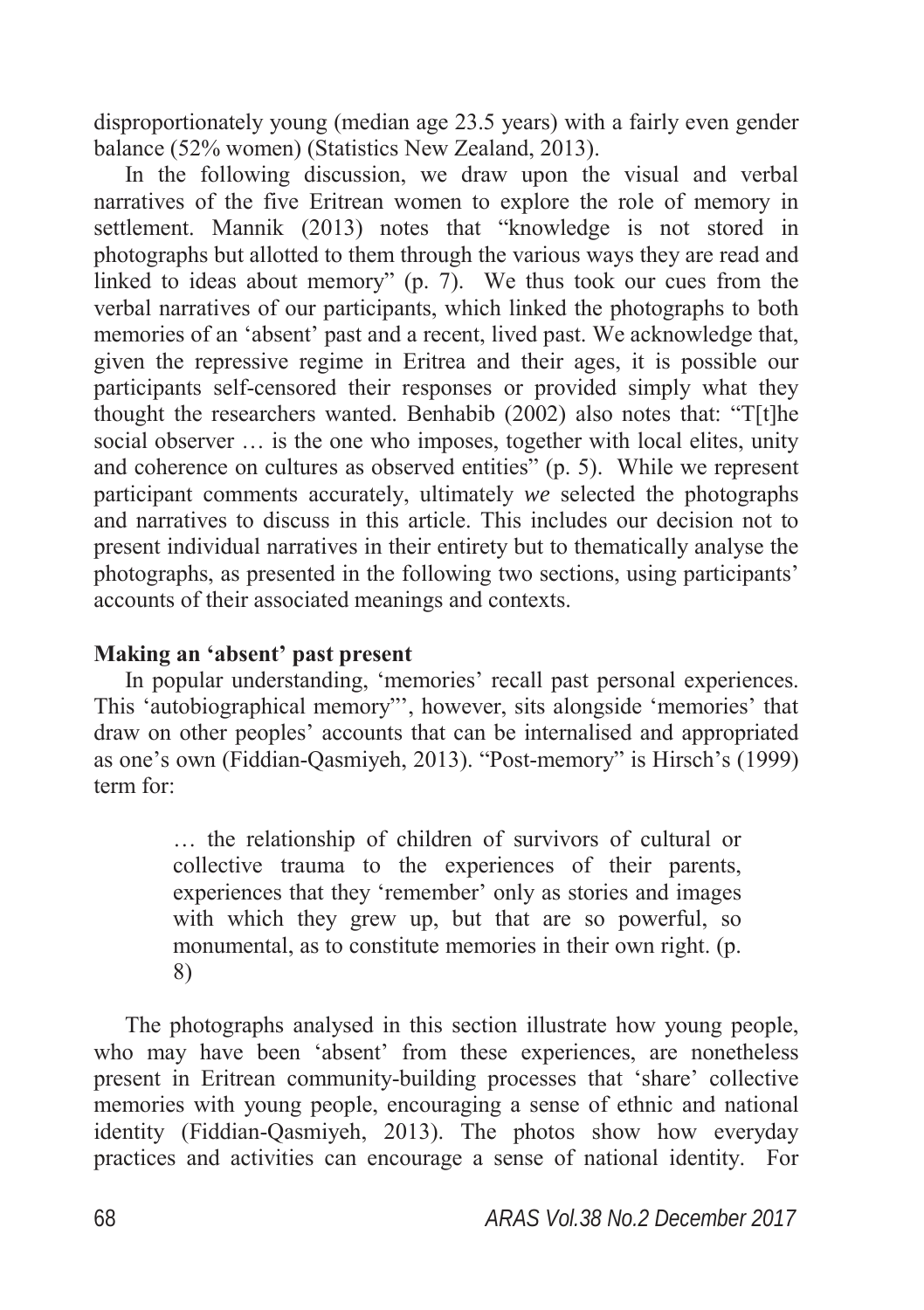instance, our young participants discussed how their parents—with whom they were still living—provided visual 'reminders' of Eritrea that helped construct 'memories' of a place where these young participants had never lived or were too young to remember for themselves.

Participant A, who had lived in New Zealand for five years, took the photograph below (Photo 1), which depicts her mother crocheting in the colours of the Eritrean national flag: "This is handcraft my Mum made … we have a bread that's cool[ed] in the jar and then we use this to cover the jar. These are the colours of our flag." In many countries, flags on public buildings are taken for granted and barely noticed as individuals go about their daily lives (Billig, 1995). But here the strong identification with the Eritrean national flag, noted by Hoyle (1999) as visually and symbolically articulating independence from Ethiopia, is reinforced daily through her mother's handiwork.



National days and events can provide an opportunity for active, collective 'remembering' of historical events that are important to national identity (Billig, 1995). This may be particularly true for those of a refugee background, given they often originate from countries torn by conflict. The Eritrean wars for independence represent one of the longest struggles on the African continent, resulting in the deaths of more than 100,000 people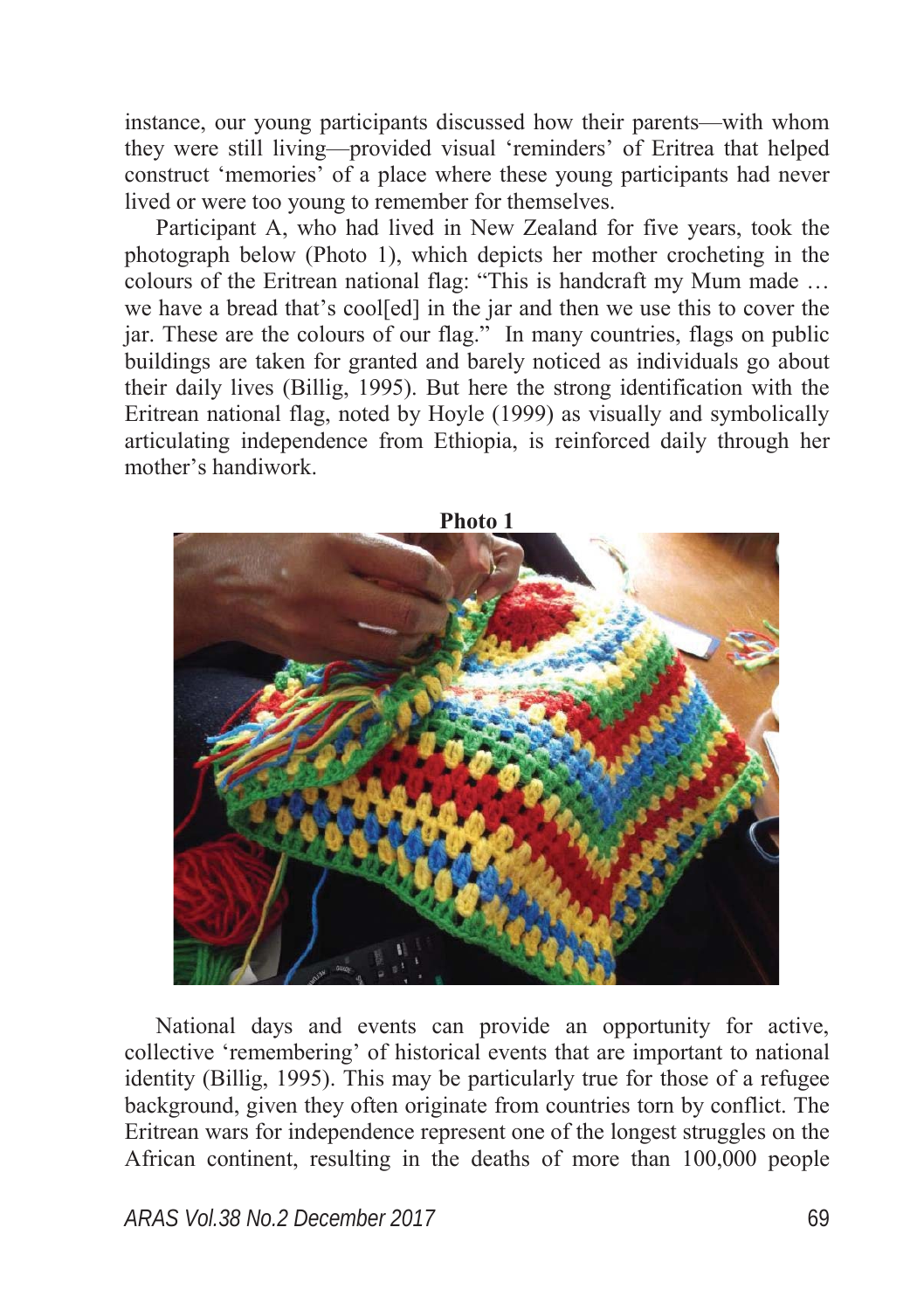(Norwegian Refugee Council, 2014). Every year on 20 June, Eritreans mark Martyrs' Day as a national holiday to pay tribute to those who died during the conflict. Three of the five participants took photos of an event in Auckland that continued this tradition. Participant B stated:

This is Martyrs' Day. We're all originally from Eritrea, and we only got our independence like twenty-four years ago. So to get that independence we lost a lot of people. So this is to celebrate, we do it every year to celebrate their lives and stuff.

Participant B took the photograph below (Photo 2) to indicate how they commemorated martyrs' deaths by holding two minutes of silence to remember those lost. Participant C, who arrived in New Zealand three years ago, also took several photographs like the one below (Photo 3) to demonstrate how candles are used to represent the martyrs:

There is a meaning by the light 'cos we always say that the people died for us, because they were burning down …That box [next to the candles] is for the money. You always put money over there and send it to our country for the people – for the parents who their daughters and sisters died in the struggle. So we always give them money…They give their daughters and sons to the country so that's our responsibility to help them … It's like you have to be responsible for all those people…

This sense of responsibility ties the younger generation to those remaining in Eritrea. The same participant (C) had a further photograph







70 *ARAS Vol.38 No.2 December 2017*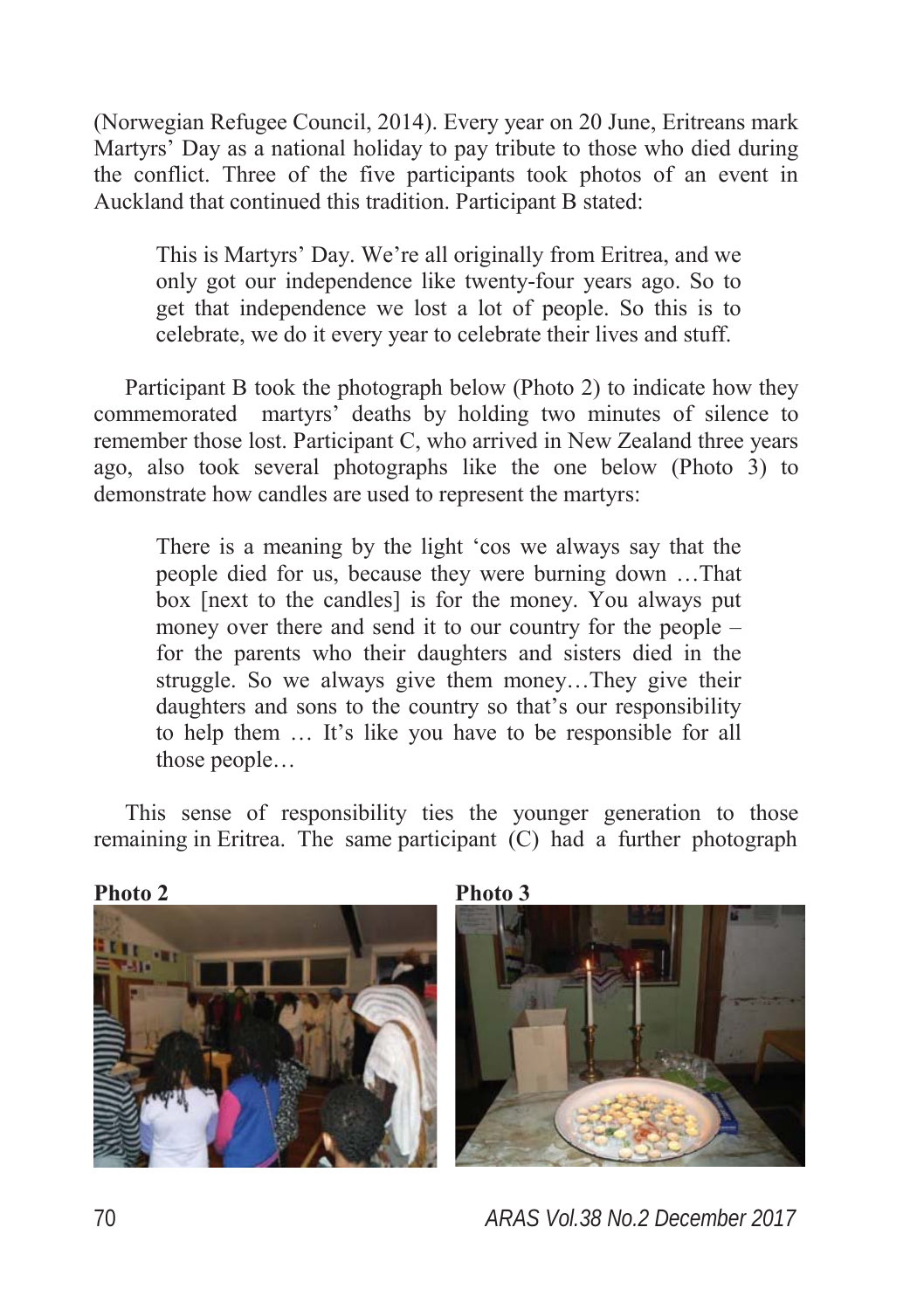taken of herself (not featured) as she taught other young people the history behind Martyrs' Day, indicating the key role the younger generation are playing in 'remembering' an absent past. Noting that the children in other photos had been born in New Zealand she stated: "I came to New Zealand when I was 16 so I know too much, everything about Eritrea. They don't know anything."

Such findings echo Fiddian-Qasmiyeh's (2013) work with young Sahrawi refugees in Spain, where older children taught younger peers who "had not yet learnt to 'remember' the history of the conflict, the names of key places and characteristics of the [Sahrawi] homeland which come to be internalised, memorised and memorialised (and, indeed, contested) in adolescence and adulthood" (p. 637). Certainly, two other Eritrean participants (A and B), who took photos of the same candles, were a little less familiar with national history, even if they understood the candles' symbolic purpose. Participant B said: "We always light candles on Martyrs' Day. It's the 20th June and … I don't know why we light it up but I think it's to remember them."

Fiddian-Qasmiyeh (2013) is critical of diaspora studies that assume such collective memories are transmitted to descendants with insufficient attention to "the diverse ways in which children and youth 'inherit', contest, negotiate, transmit and mobilise specific memories" (p. 632). There was certainly no indication that the young women in our study were being pressured by their parents to 'live in the past' and instead they demonstrated agency in negotiating an identity between two cultures. For instance, Participant D took photographs of relatives dressed in clothing in the colours of the Eritrean flag, noting how this 'reminded' them of their homeland, but also included a self-portrait of her window shopping for western clothes that are fashionable within mainstream New Zealand society (and indeed in many parts of Africa). There was no evidence, as found in Somerville's (2008) research, of children of migrants creating their own fashion styles reflecting both their connection to their parents' birthplace and their own country of citizenship, thus "building bridges across national boundaries" (p. 28). But this participant did not appear to consider the wearing of western clothes to be in tension with her desire to maintain Eritrean cultural practices or expectations.

National identity is, of course, not the only form of belonging important to the young women and, in many instances, this intersected with their religious identities. Participant C, who migrated only three years ago, highlighted the importance of her Christian identity being known. Referring to a photograph of her younger sisters, she said: "There have to be crosses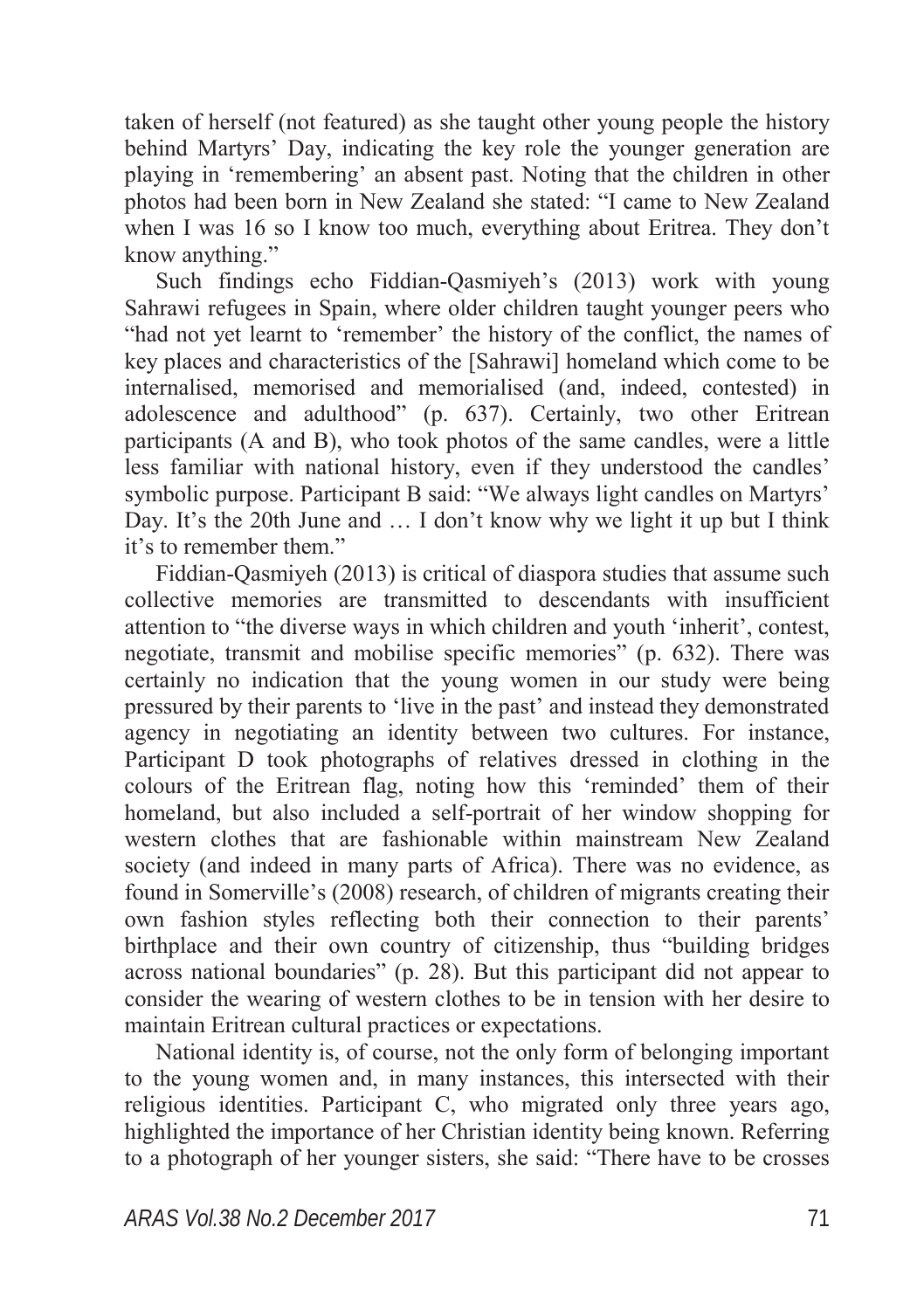on the traditional clothes. These clothes are worn on special occasions". This embroidery provides an explicit, daily reminder of her community's religious faith. When asked if she would wear the 'traditional' dress with its crosses out every day, such as to the mall, Participant C replied: "Sometimes we wear 'cos we feel like 'let's show our culture'". Donning such clothing reflects an internal act of pride in her religious and ethnic background that she wishes to educate others about, highlighting that socalled 'traditional' clothes and practices have relevance in contemporary New Zealand. Triandafyllidou (1998) notes that national identity can be facilitated by national community members sharing a sense of familiarity and unity when compared to an outgroup. While there is no evidence to suggest this was the explicit purpose of the young women wearing such clothes, it is likely to also have had this effect.

Importantly, religion was not something imposed by parents or community elders but was at the centre of the young women's own identities. Speaking about the photograph below (Photo 4), Participant C noted how important it was to have everyday reminders of the security their Christian faith offers today, as in past times of hardship such as when they and other Eritreans fled their country and lived in refugee camps:

That's Jesus; I just want to show it. If you go to some of the homes they have little pictures of the angels or Jesus. That's what we have to do in our house 'cos we always think that they're going to keep us safe, so we always put pictures.



**Photo 4**

72 *ARAS Vol.38 No.2 December 2017*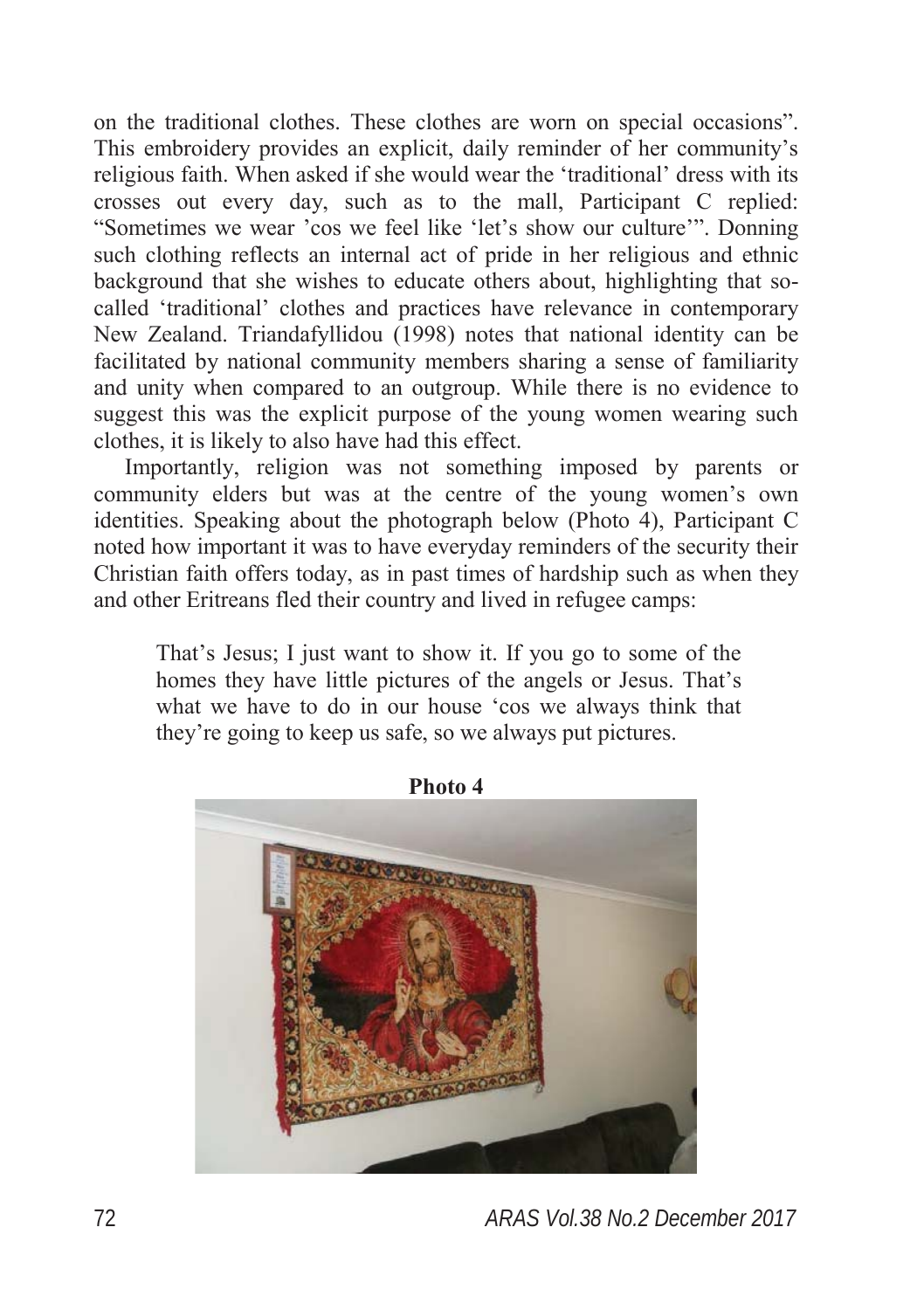She also noted that Christian symbolism is central to her understanding of Eritrean culture:

Yeah, we are Orthodox Christians … and our culture goes with our religion … You have to be baptised. You have to do this and we go to church every single Sunday, like so many stuff that we do. Our religion goes with our culture, so they go hand in hand.

For this young woman, her national and religious identities were intertwined and thus mutually reinforcing.

Our participants also highlighted the crucial role of food-related practices in cultural transmission. Two of the five young women (A and E) used photographs (see Photos 5, 6 and 7, below) to illustrate the practice of making coffee and associated ethnic foods with a considerable level of detail. For instance, the first photograph below (Photo 5) was used by participant A, who had lived in New Zealand for five years, to describe the coffee bean roasting process: "See, the beans are getting darker and darker... the coffee beans are getting darker. So you roast them until they are dark", while the second (Photo 6) shows how the beans are taken off the heat and spread on a coconut tree leaf so they do not roast further. The third (Photo 7) indicates that the ground beans are then mixed with water and heated in a special pot. Later the coffee was served in small teacups with 'Eritrea' written on the side. As Humpage (2000), D'Sylva & Beagen (2011) and others have highlighted, such cultural transmission is often highly gendered, because girls are taught by their mothers not only how to cook traditional foods but also their importance in maintaining cultural boundaries and histories.



*ARAS Vol.38 No.2 December 2017* 73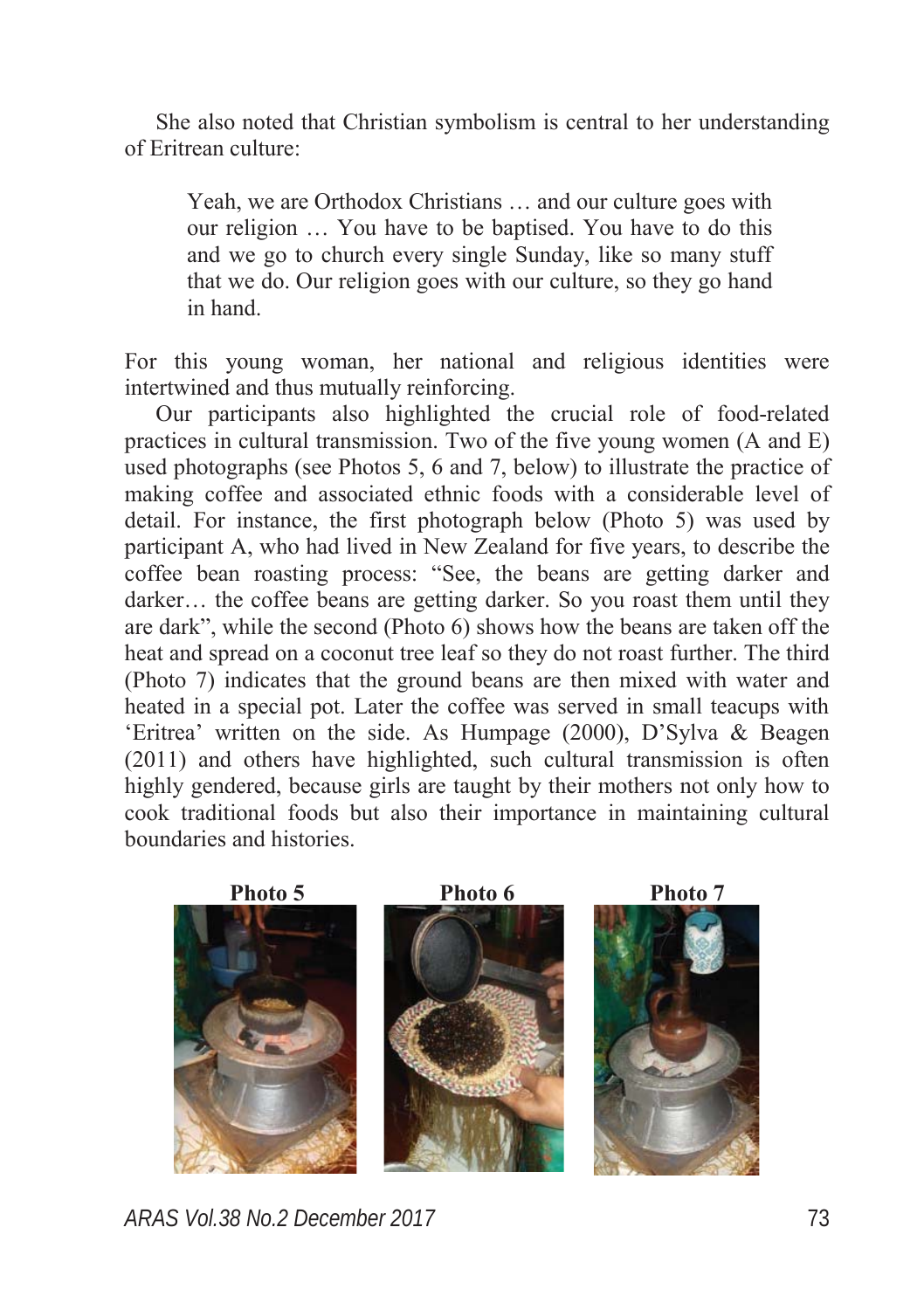While coffee-making is also important in other cultures, the narratives of the participants C, D and E suggested that the photographs were intended to represent an explicitly Eritrean national identity. The image below (Photo 8) further highlights how food plays a role in connecting the young women with the older generations. Participant D stated:

That's my Mum … She is doing the coffee now. She is roasting it, the coffee. It's fresh coffee. That's what I have to do … she puts water on it and she just warm it. When it boils it pops up, the coffee and then she put it here three times and then she put it down for some minutes and we just drink it. We have to do it four times.

In the process of learning the coffee-making ritual, this three-year resident of New Zealand not only learned an important Eritrean tradition, but also gave her mother the opportunity to be an 'expert' and 'teacher', roles often challenged in a resettlement context where refugee parents may struggle with the host language and new ways of life more than their children (Berry et al., 2006; Humpage, 2009).



**Photo 8**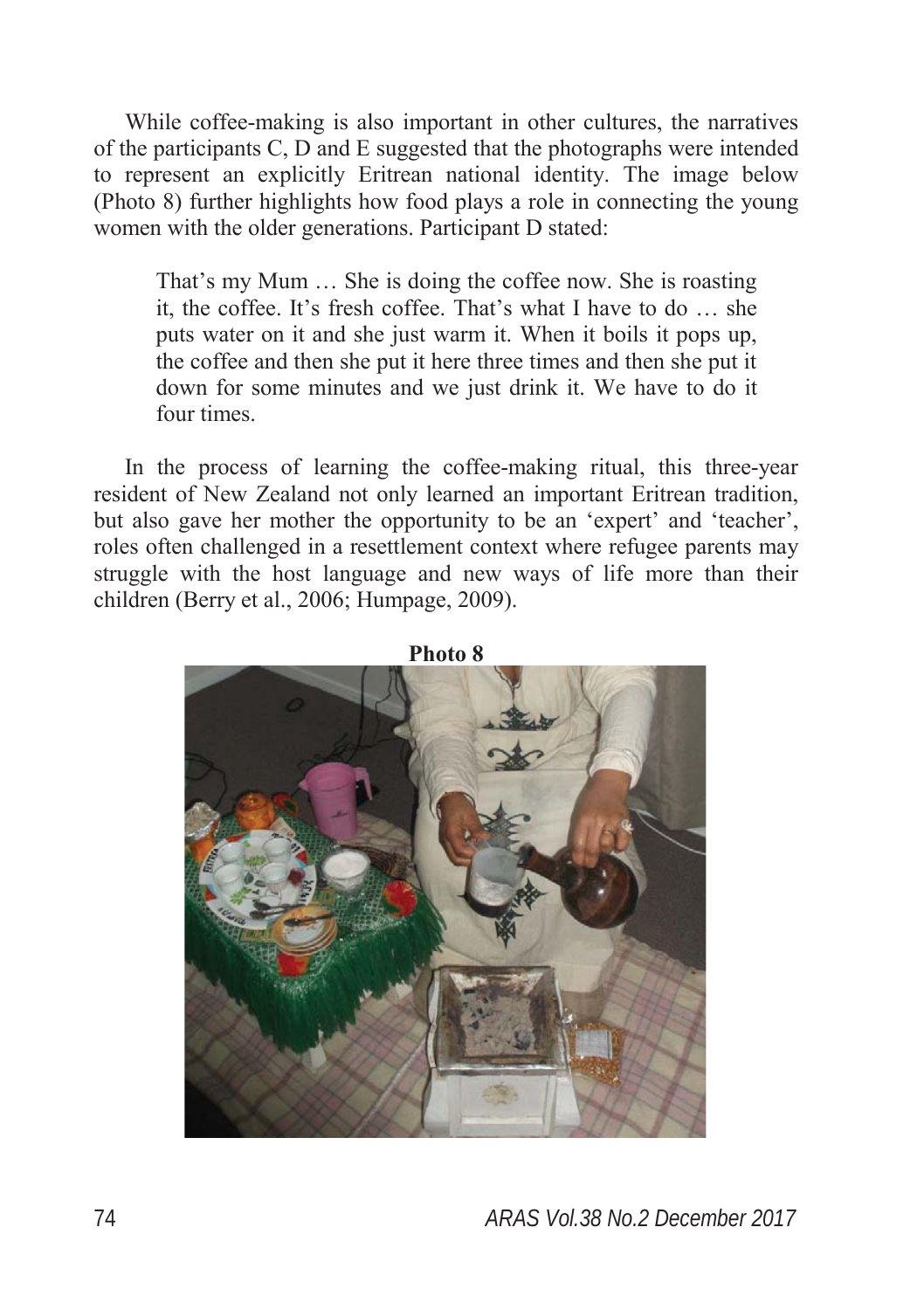Another food that received much photographic attention was injera, the pancake-like bread that is central to Eritrean cuisine, although also eaten elsewhere. The first two photographs below (Photos 9 and 10) indicate that the focus was again on the ritualised process of making this food, which involved almost as many steps as the coffee-making! Partly this reflected a desire to help their audience—the researchers and what they more broadly anticipated might be 'New Zealanders'—understand the importance of this food to their national culture.

D'Sylva and Beagen (2011) further note the social and cultural lessons embedded within food practices. For instance, Participant B took a photo of her family eating injera, where her father gives a piece to her brother, which will then be passed to other family members starting on the right and moving anti-clockwise. This suggests that food practices can reinforce gendered power relations, but it is important to stress that other authors have found that food work can "disrupt ethnic invisibility" by situating women as key actors in cultural transmission and maintenance within communities (D'Sylva & Beagen, 2011, p. 281). Moreover, the young woman (Participant E) who took the photos demonstrating the making and presentation of injera also included the third picture below (Photo 11) of potato chips, stating: "This is just my favourite food." This suggests a seemingly easy transition between Eritrean and New Zealand foods (and thus different representations of belonging and association) in her visual narrative.



Overall, the photographs presented in this section confirm Rosińska's (2011) view that memory plays an important role in migration by encouraging a collective identity. In this case, it enables Eritrean peoples to

*ARAS Vol.38 No.2 December 2017* 75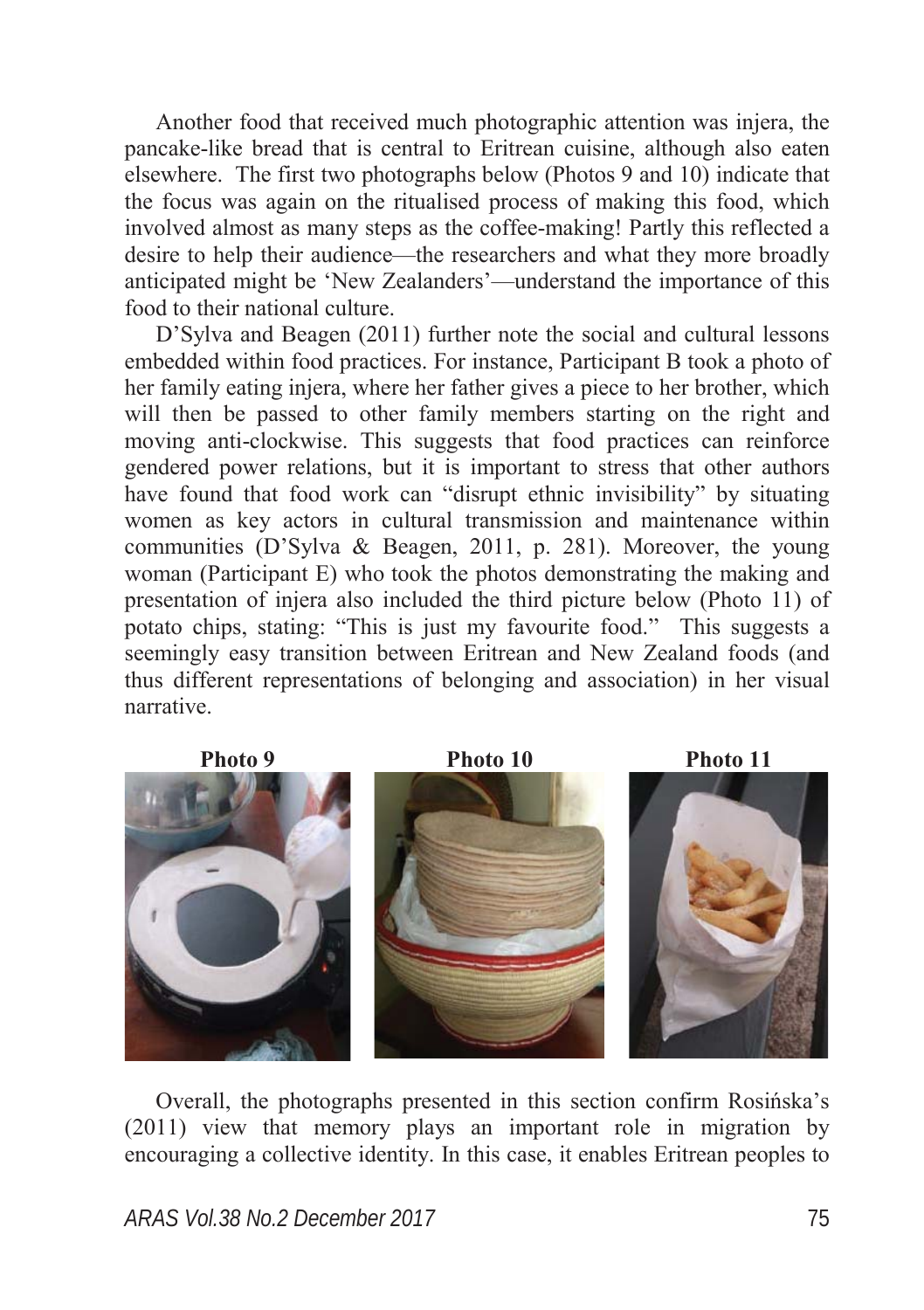bear together the hardships associated with resettlement, and facilitates a sense of national and religious identity through the collective recollection of the past and the transmission of key cultural practices to create new 'memories' among the 1.5 and second generation.

### **Remembering a lived, recent past**

One of the main cultural functions of memory is to create social connections (Schacter & Welker, 2016). While the last section illustrated that this was possible, even when our young refugee participants were drawing on 'post-memories', this section focuses on photographs taken by participants that invoked 'real', autobiographical memories of resettling in their new homeland and which ultimately led them to articulate a strong sense of belonging—and of a future—in New Zealand.

Given the ages of the participants, it is not surprising that discussion of life in New Zealand frequently identified school as an important place of social interaction and integration. In contrast to previous research highlighting obstacles to educational achievement and a sense of belonging at school (Brough et al., 2003; Humpage, 2009), participants only referred obliquely to negative experiences and tended to use the Photovoice methodology to reflect on the more positive aspects of their school lives. Discussing the photograph below (Photo 12), Participant C stated: "That's my school … That's the hall—students, we were doing assembly, that's our last day of school". She liked the school because, although at 19 she was old enough to study at university, like many young people from refugee backgrounds she needed a better understanding of the New Zealand curriculum and to improve her English before pursuing her dream of training to be a nurse: "No one at the [other] high school[s] accepted me 'cos I'm old enough to go to university but [name of secondary school] they accepted me and they say if you are up to 20 we can accept you". She acknowledged that other students were much younger and different from herself but: "They were so friendly and they were ask me, like last year of the academy and they say you should help us, you are the older ones. They are really supportive". Recalling such memories focused her attention on these social connections in a way that she did not appear to have thought about before.

The data also highlighted that achievements at school are used by young people as a measure of improvement or success since arriving in New Zealand. Remembering their early struggles with the English language and adapting to school life provides an important contrast to their present lives. When Participant A, who resettled five years earlier, was asked to reflect on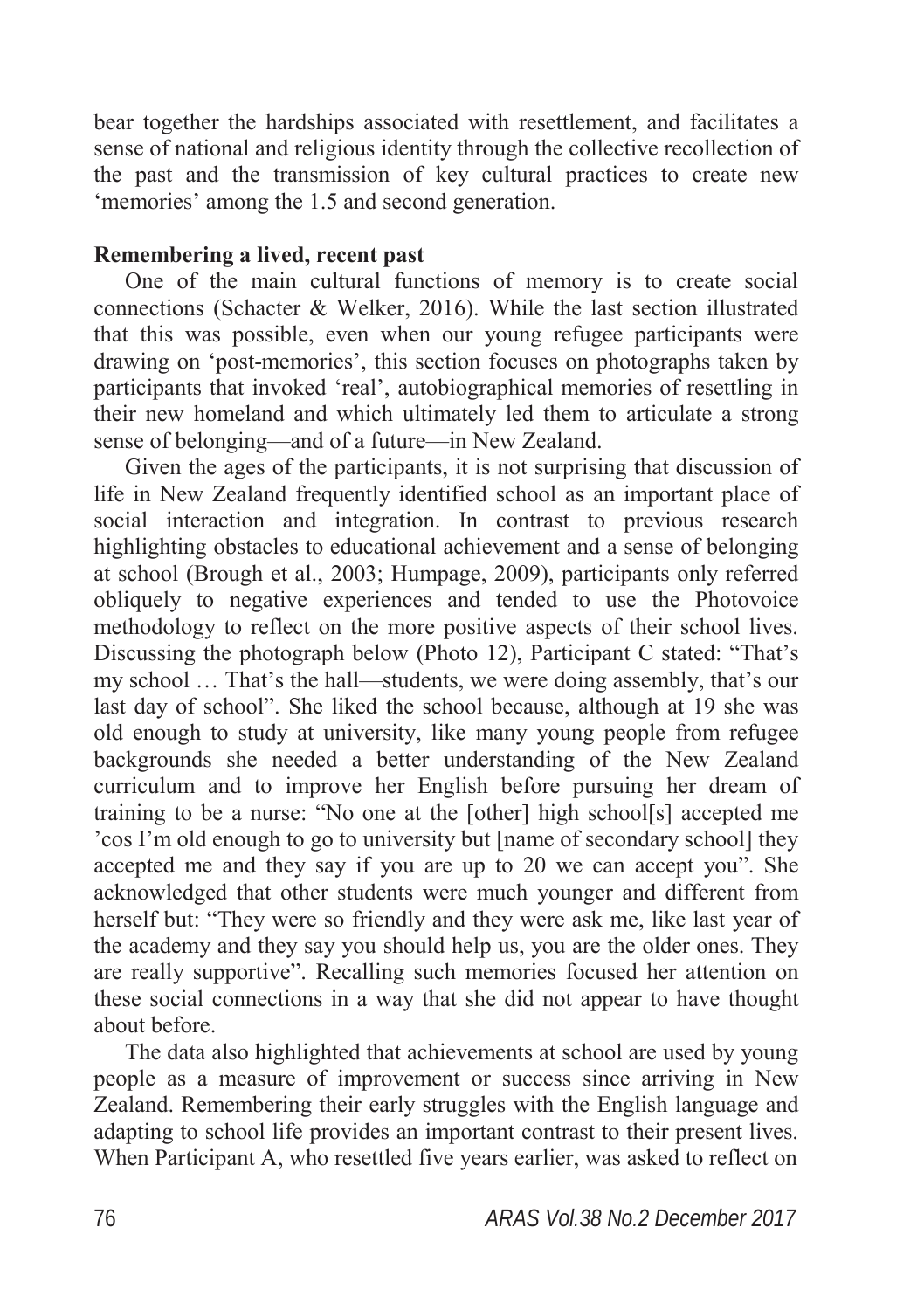

whether taking photographs for the Photovoice project was a challenge for her, she replied "no", but that it did remind her that:

… when you think of school and stuff, like we had a really hard time adjusting at school here. Because we are black we had that racial thing and then—I know English but my brothers and sisters didn't know any English—coming here, so it was really hard for them. They're finished elementary and they're in high school now. It's like we actually have achieved something now. So yeah, it wasn't there weren't any negative parts of this. It just highlights the stuff that you've achieved.

This taps into Brough et al.'s (2003) view that a distinction between "present" and "past" may be inappropriate for young people from refugee backgrounds because:

The past mingles with the present too in terms of the meanings and interpretations young people give to life events as they unfurl. Sense of success or failure, notions of freedom and independence, identity and physical and emotional security may be played out in the present, but contain salient meanings generated by the past. (p. 206)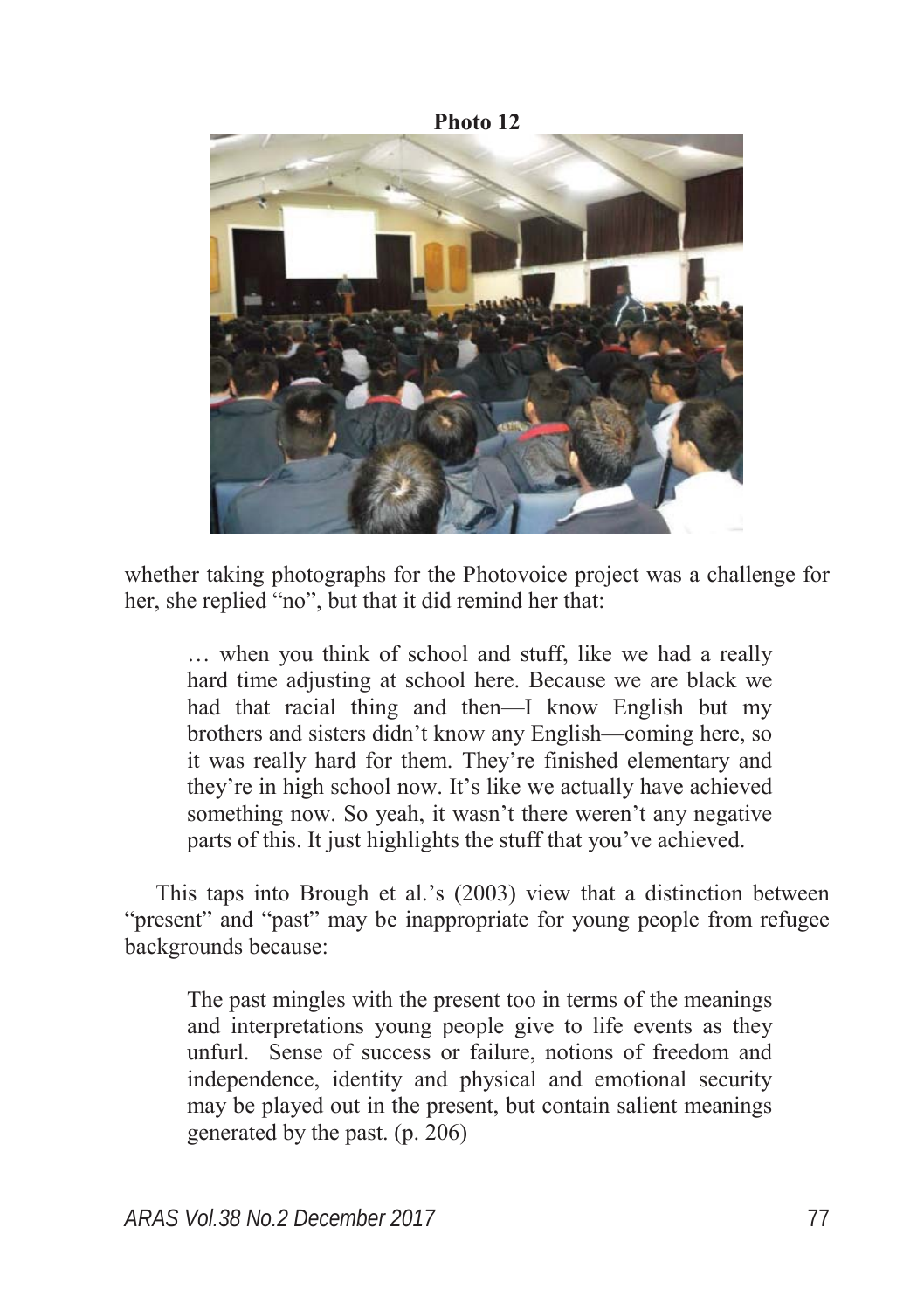Indeed, Schacter and Welker (2016) note that a recent trend in cognitive and neuroscientific approaches to memory is to recognise that "human memory evolved not only to allow us to remember but also to allow us to imagine what might happen in the future" (p. 2) by recalling previously experienced events, extracting details and recombining them to simulate what might happen in their personal futures. In this sense, remembering how far they had come encouraged the participants to see what achievements might be possible in their New Zealand lives.

The New Zealand-born Participant E took a photo of her sister at the library, noting it was important to pass on her knowledge to her sister. She was also determined to study hard herself:

… because, you know, you see the lifestyle that you want to have and, you know, not what I've left behind, but sort of what my family has left behind. You think "oh wow I'm so grateful, so I've got to take this opportunity".

In this way, remembering past struggles and a previous lack of opportunities made this young woman appreciate her schooling in a way many young New Zealanders do not. Moreover, the quote indicates that educational investment made in young people from a refugee background benefits not just one individual but potentially the entire family or community. Participant A (who resettled five years ago) took photographs of her brothers in school uniform because:

Schools are a really big part in our family. My Mum and Dad wouldn't be in New Zealand if it wasn't for us and they came here because they wanted a better future for us and we have to do something so we always have to do good in school.

While this quote suggests a sense of responsibility to her parents, she also highlights significant parental expectations of educational success (see Humpage, 2009). Once again, invoking memories of the past led this participant to imagine a future that was grounded in New Zealand and, importantly, might be a means for overcoming collective past trauma and suffering.

While the photographs of the three newest migrants to New Zealand focused most heavily on the absent past, such as commemorating those sacrificed in Eritrea's violent history as discussed in the last section, it is important to acknowledge that they also demonstrated agency in actively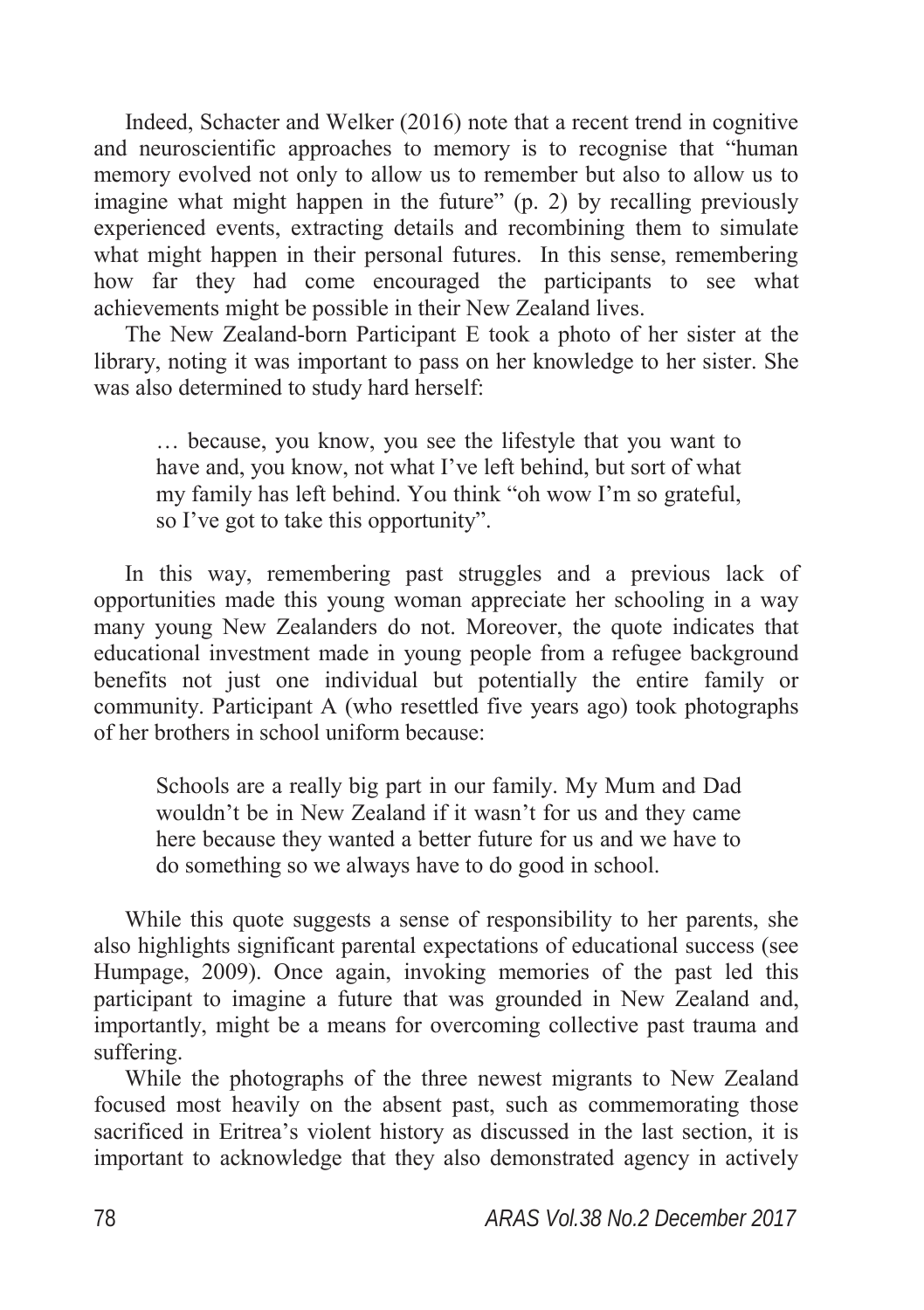participating in rituals common in New Zealand, such as the celebration of birthdays with a special cake. Referring to the photograph below (Photo 13), Participant A stated: "[b]irthdays are not that big in our country" but living in New Zealand meant:

… you can't always go with your culture so you have to improvise. Birthdays are really big in here so yeah, even though we don't do it, we don't have parties and stuff, we cut a cake … You live in New Zealand so you kind of have to go with their culture too.



**Photo 13**

This visual and verbal narrative illustrates the argument that culture is a horizon negotiated within the contexts that people find themselves situated, enabling participants to create new, more positive memories than those associated with the refugee experience. Further evidence is found in photographs of everyday life in New Zealand, which highlight how engaging with 'new' practices in resettlement does not necessitate the exclusion of heritage. Thus, the photographs of the New Zealand-born Participant E saw her reflect on how the local shopping mall is one of her favourite places because she loves fast food and the mall provides a safe and convenient space for socialising with both family and friends. Overall, her photographs—which depicted her sisters and younger relatives eating at well-known fast food restaurants and utilising school holiday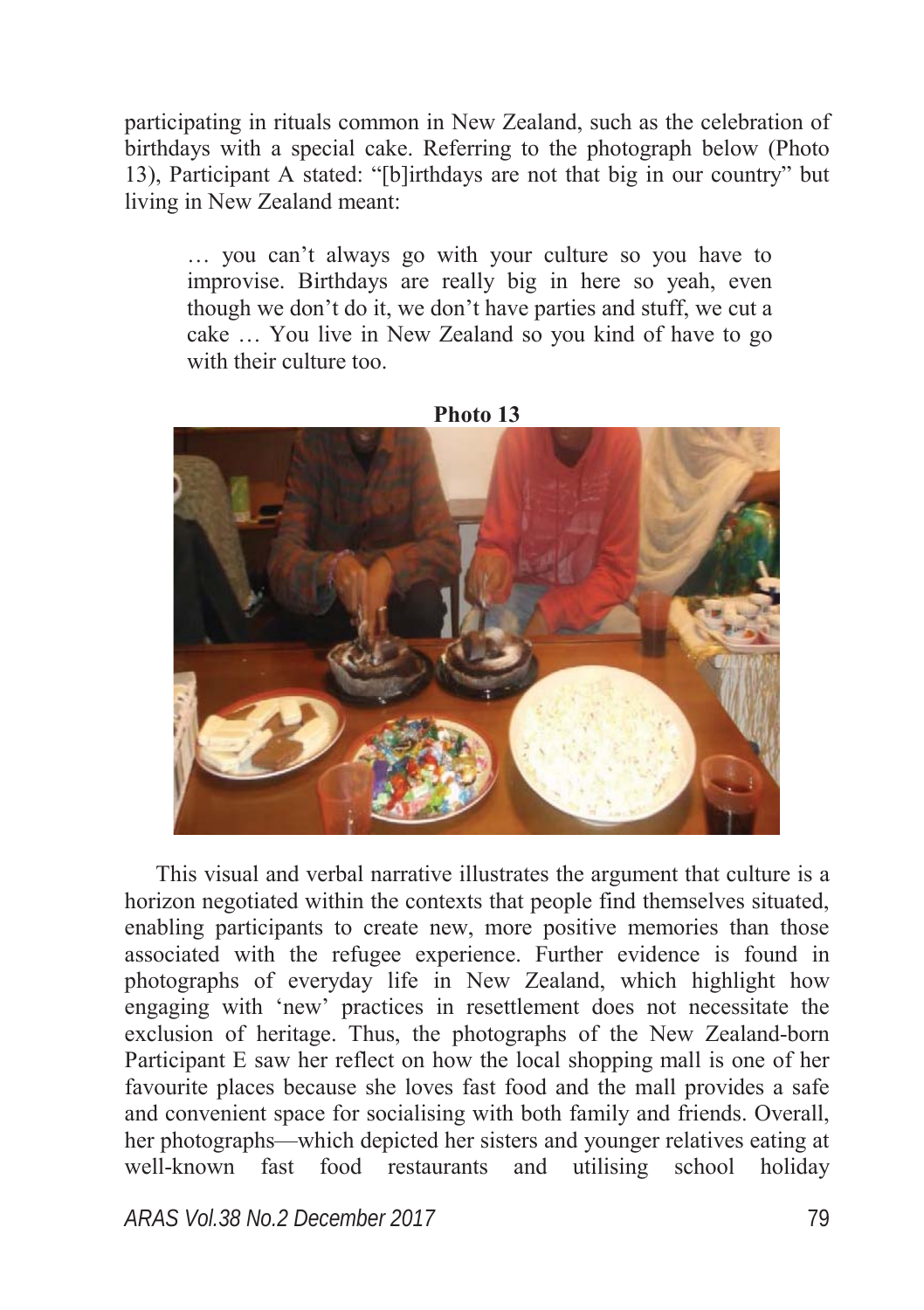programmes—demonstrated that she and her family are comfortable moving between not only Eritrean and New Zealand foods but also spaces. Indeed, the participants appeared to illustrate a strong understanding of their 'boundary-crossing' between two cultures. The oldest participant, D, who had lived in New Zealand for ten years, was asked if taking the photos had given her a different perspective on her identity in Auckland. She said:

I haven't been taking anything cultural or anything like that but it made me realise who I am in New Zealand maybe. I'm not back home, I am here and I have to adapt to life in New Zealand and how things go. Back home I wouldn't even have a camera or anything like that, so it just makes me realise a lot of how … you just become more grateful, kind of like—even my father just says "oh, I've got a car, oh I've got a house".

This woman did participate in an African cultural dance group, noting "I guess you've got to try and please both worlds" and live both in New Zealand and "in Africa". Here she reveals a sophisticated understanding of the situational nature of cultural identity and highlights the incredible flexibility many young people embody as they move back and forth between their 'home' cultures.

As they grew older, our participants were experiencing greater freedoms than they had before. While this period of transition is often theorised as being challenging to identity among young migrants and refugees (Berry et al., 2006), Participant D, for whom this was most relevant, spoke only of the benefits gained as she transitioned to adulthood. Notably, she identified her car and her job as central to her sense of belonging. Indicating the photo below (Photo 14), she said:

I took this photo because my car means a lot to me and that's because I hate public transport very much. My car is like my best friend. It's everywhere with me basically, unless I'm at home then it's outside but other than that me and my car are like buddies … It's not really the car itself but it's what it does for me.

The car clearly represents a form of independence for this participant. She made a similar statement about work when discussing the photograph below (Photo 15), which is of the retirement village where she had been working part-time for 18 months: "I took this photo because my work is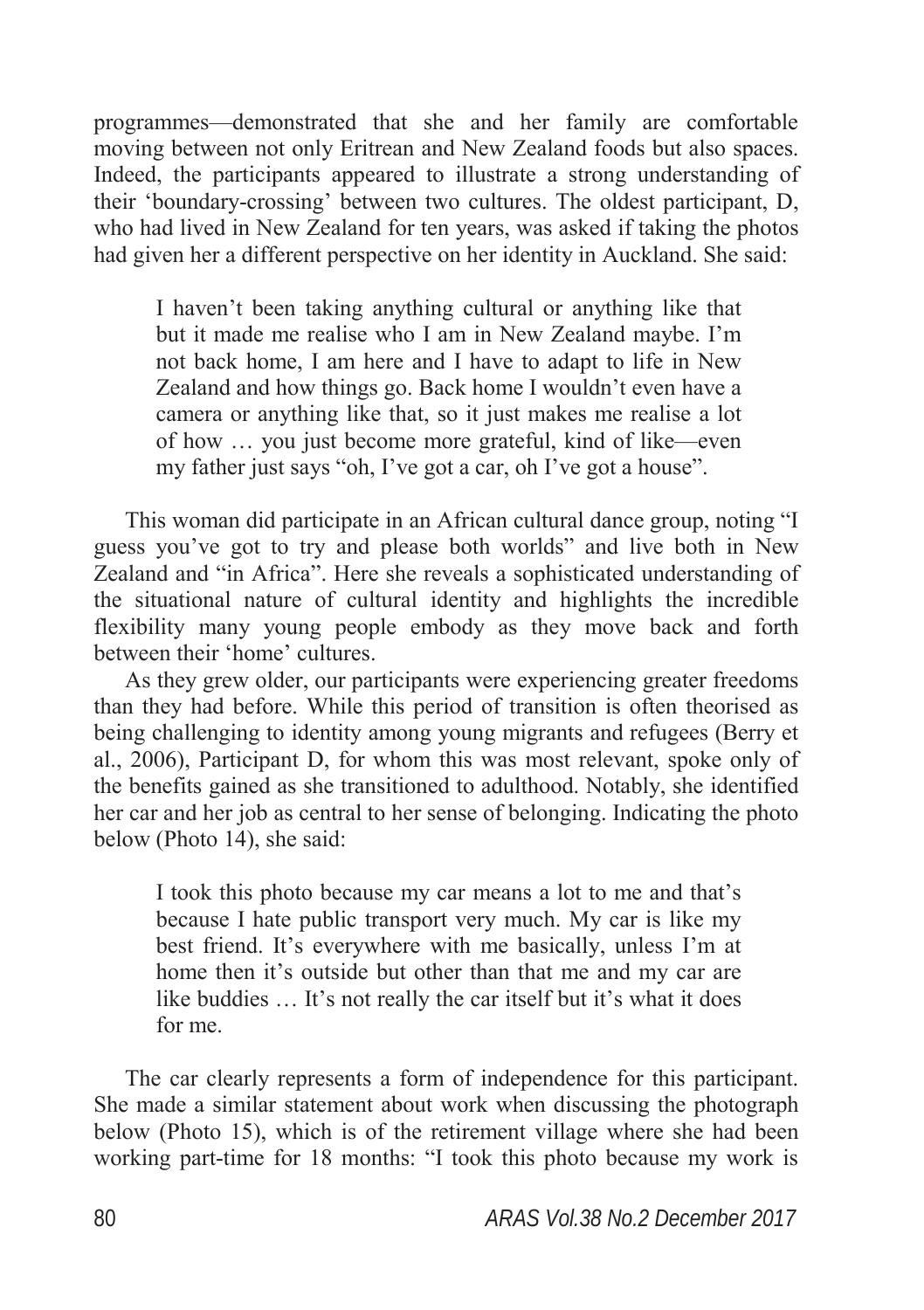like my second home as well. I'm always at work and it's where I eat … I'm hardly home to have dinner and things so that's my home, second house". She enjoyed working there 20 to 30 hours per week, while also studying, because the residents: "[t]hey're like family to me basically. I don't treat them like residents and whatever. To me—when I'm not at work, they notice that I'm not at work. So it's quite cool". Here we see how this simple act of recognition—of her absence from work—can have a huge impact upon a young person, particularly one whose refugee experience has been marred by a lack of recognition and respect.



When reflecting on the experience of participating in the Photovoice project, Participant D further noted how she had learned that: "Photos are not just photos, there's something behind photos". Here she referred to how photographs can be used to stimulate old memories, but also how the act of photography itself creates new interpretations of the past, as Participant A also highlighted. For instance, she took the photo of the pedestrian crossing below (Photo 16) because: "Before we came to New Zealand we didn't even know what that was, the pedestrian crossing and allowing the cars to stop for you to walk".

This rather mundane image thus stimulated reflection on the now takenfor-granted life she has created in New Zealand, reminding her of the rapid learning curve young refugees experience upon arrival. Here the second role that memory plays in migration comes into play, offering a 'before' and 'after' comparison that helps overcome the hardships of being transplanted into a new cultural context (Rosińska, 2011).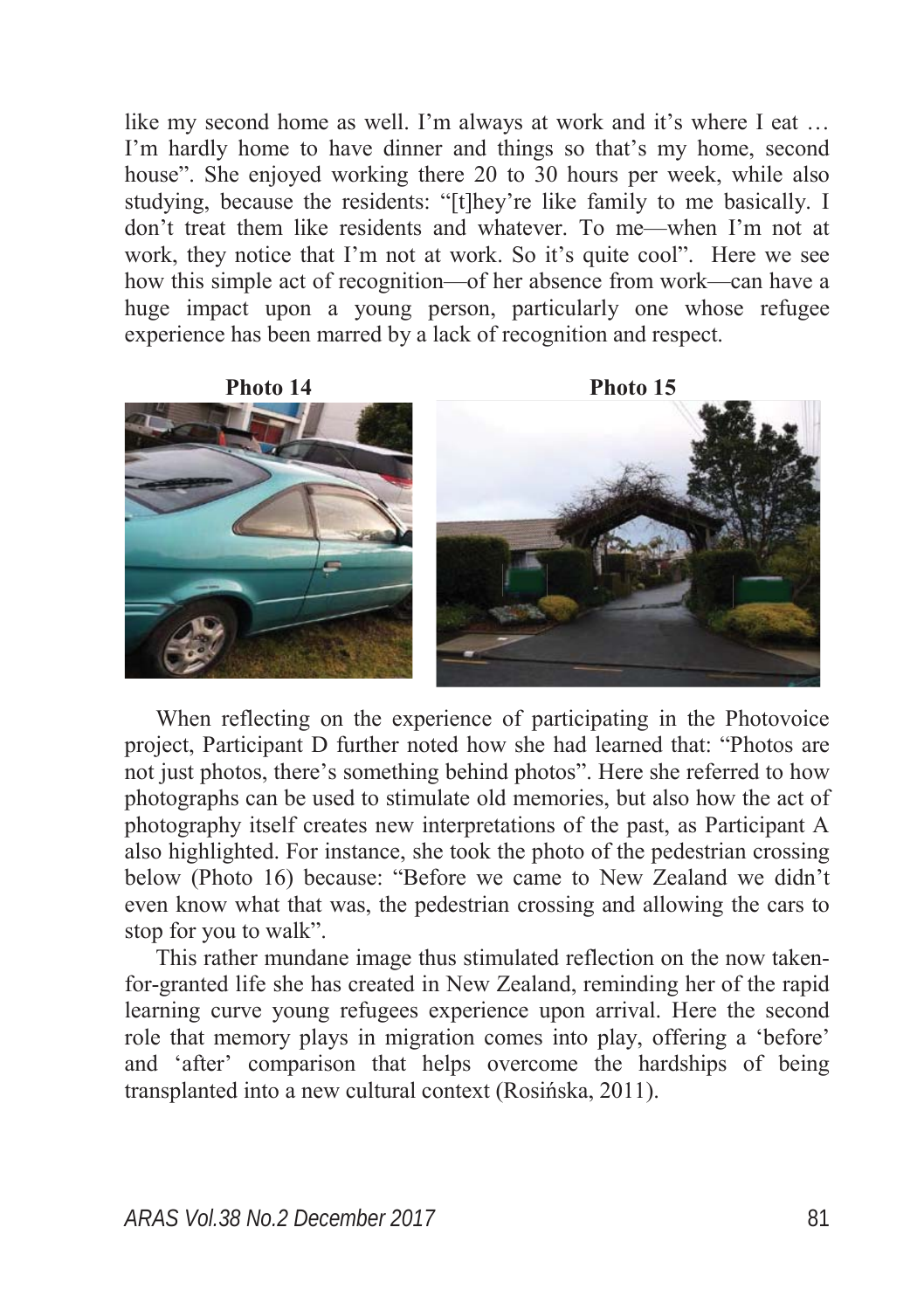# **Photo 16**

### **Conclusion: Remembering to belong**

The photographs and narratives of our five Eritrean participants illustrate the importance of memory in creating social connections of two differing kinds (Schacter & Welker, 2016). First, a collective sense of identity is created or enhanced through 'post-memories' that are not always actually remembered as lived experience by young people from a refugee background but are nonetheless constructed through cultural rituals and symbols centred on food, clothing and decorative homewares, as well as the commemoration of national events that link those born or raised in New Zealand with their Eritrean homeland. The fact that four of five participants chose to focus heavily on these events when taking photographs as part of the Photovoice project suggests that such remembering is an active part of their identity, not just something directed by their parents. This was the case whether participants were New Zealand-born or had migrated. The narrative of the fifth participant indicated that the 'absent' past informed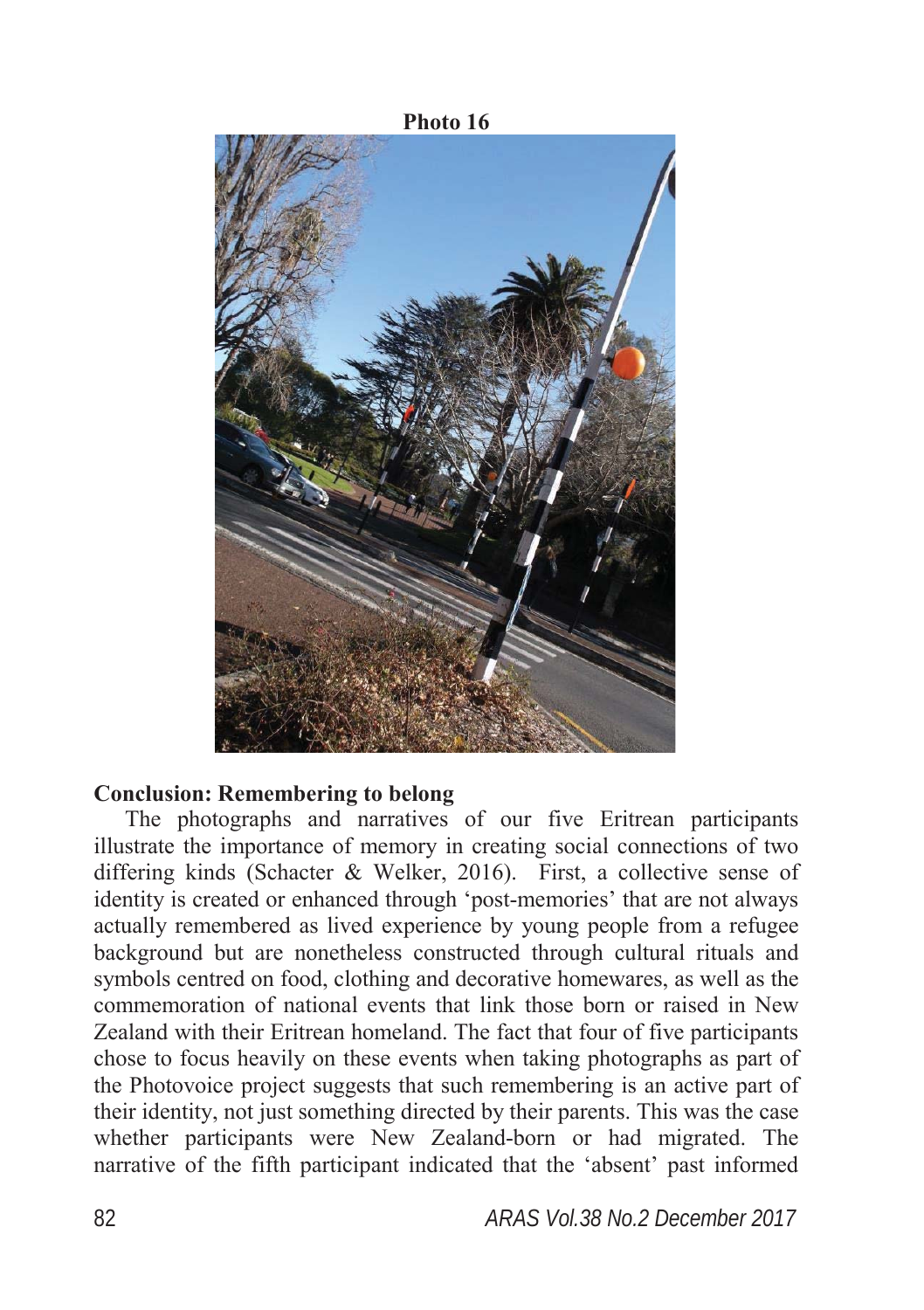her participation in a cultural dance group but even here she placed a greater focus on memories of her own, lived experiences in New Zealand rather than those prior to resettlement. Yet each of the participants took some photographs reminding them of their own lived experiences in New Zealand. These memories highlighted how far they had come since childhood and allowed them to articulate a future in New Zealand—as New Zealanders—that may not have seemed possible earlier.

Second, the data indicated how people's various social locations (gender, age, ethnicity, etc.) intersect with multiple actors, cultural traditions, religious practices and other histories to inform belonging. This is likely true whether a person is a forced or voluntary migrant, but the 'memories' of the nation, may be particularly poignant for individuals from a refugee background, since persecution and dislocation disrupt national and personal histories, even when not *personally* experienced as in the case of some of our young participants. While caution must be exercised when looking at such a small group of participants, it is clear that living a crossnational and cross-cultural existence led these young women to draw upon *both* autobiographical and post-memories to develop narratives about who they are.

We recognise that the photographs were taken by participants during a particular life-phase and likely do not represent the multiple ways in which they belong or the ways in which memory is comprehensively conceptualised. The limited time that participants engaged with the researchers also meant that it was impossible to obtain detailed family histories and forced migration experiences to contextualise the accounts of our young participants. The narratives associated with the photographs we selected present, at best, a partial account of their meaning. Nonetheless, the chosen photographs demonstrate the important interplay between past and present in the lives of young refugees. The participants were not 'stuck in the past' or being 'held back' by tradition, but instead demonstrated agency in the ways they negotiated the past and present and the values and traditions important in Eritrea and New Zealand. Photovoice was a useful tool in provoking their stories, largely because of the power of the visual images taken by the young women and their articulate explanations of what they meant to them. We do not deny the challenges the participants have faced and will continue to face in their resettlement journeys, but believe these findings bode well for this generation of young people, who live 'in between' two cultures and two temporal periods.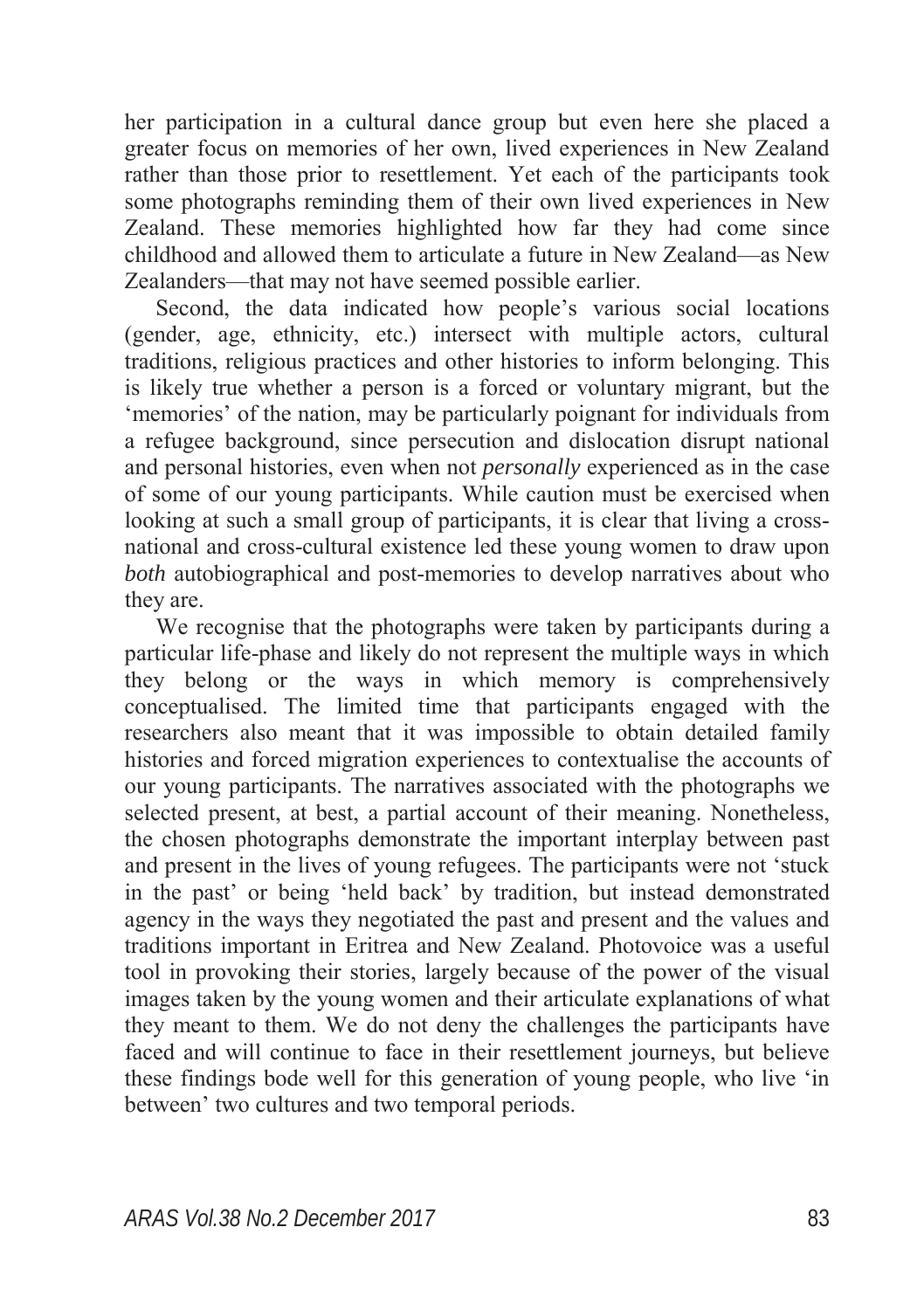### **References**

- Anthias, F., & Yuval-Davis, Y. (1992). *Racialized boundaries: Race, nation, gender, colour and class and the anti-racist struggle*. London, UK: Routledge.
- Belloni, M. (2016). Refugees as gamblers: Eritreans seeking to migrate through Italy. *Journal of Immigrant & Refugee Studies, 14(1)*, 104- 119.
- Benhabib, S. (2002). *The claims of culture*. Princeton, NJ: Princeton University Press.
- Berry, J., Phinney, J. S., Sam D. L., & Vedder, P. (2006). Immigrant youth: Acculturation, identity, and adaptation. *Applied Psychology*, *55(3)*, 303–332.
- Billig, M. (1995). *Banal nationalism*. London, UK: Sage.
- Bloom, A., O'Donovan, T., & Udahemuka, M. (2013). *"Marking time": Experiences of successful asylum seekers in Aotearoa New Zealand*. Wellington, NZ: ChangeMakers Refugee Forum.
- Brough, M., Gorman, D., Ramirez, E., & Westoby, P. (2003). Young refugees talk about well-being: A qualitative analysis of refugee youth mental health from three states. *Australia Journal of Social Issues, 38(2)*, 193–208.
- Carlson, E. D., Engebretson, J., & Chamberlain, R. M. (2006). Photovoice as a social process of critical consciousness. *Qualitative Health Research, 16(6)*, 836-852.
- Connell, D., & Killion, T. (2011). *Historical dictionary of Eritrea* (2 ed.). Plymouth, UK: Scarecrow Press.
- Dirar, U. C. (2007). Colonialism and the construction of national identities: The case of Eritrea. *Journal of Eastern African Studies*, *1(2)*, 256– 276.
- D'Sylva, A., & Beagen, B. (2011). 'Food is culture, but it's also power': The role of food in ethnic and gender identity construction among Goan Canadian women. *Journal of Gender Studies*, *20(3)*, 279-289.
- Fiddian-Qasmiyeh, E. (2013). The inter-generational politics of 'travelling memories': Sahrawi refugee youth remembering home-land and home-camp. *Journal of Intercultural Studies*, *34(6)*, 631-649.
- Fozdar, F., & Hartley, L. (2012). *Refugees in Western Australia: Settlement and integration*. Perth, WA: Metropolitan Migrant Resource Centre/University of Western Australia.
- Graf, S., & Thieme, S. (2016). 'We look similar and have the same geographical origin': Translocal encounters of second-generation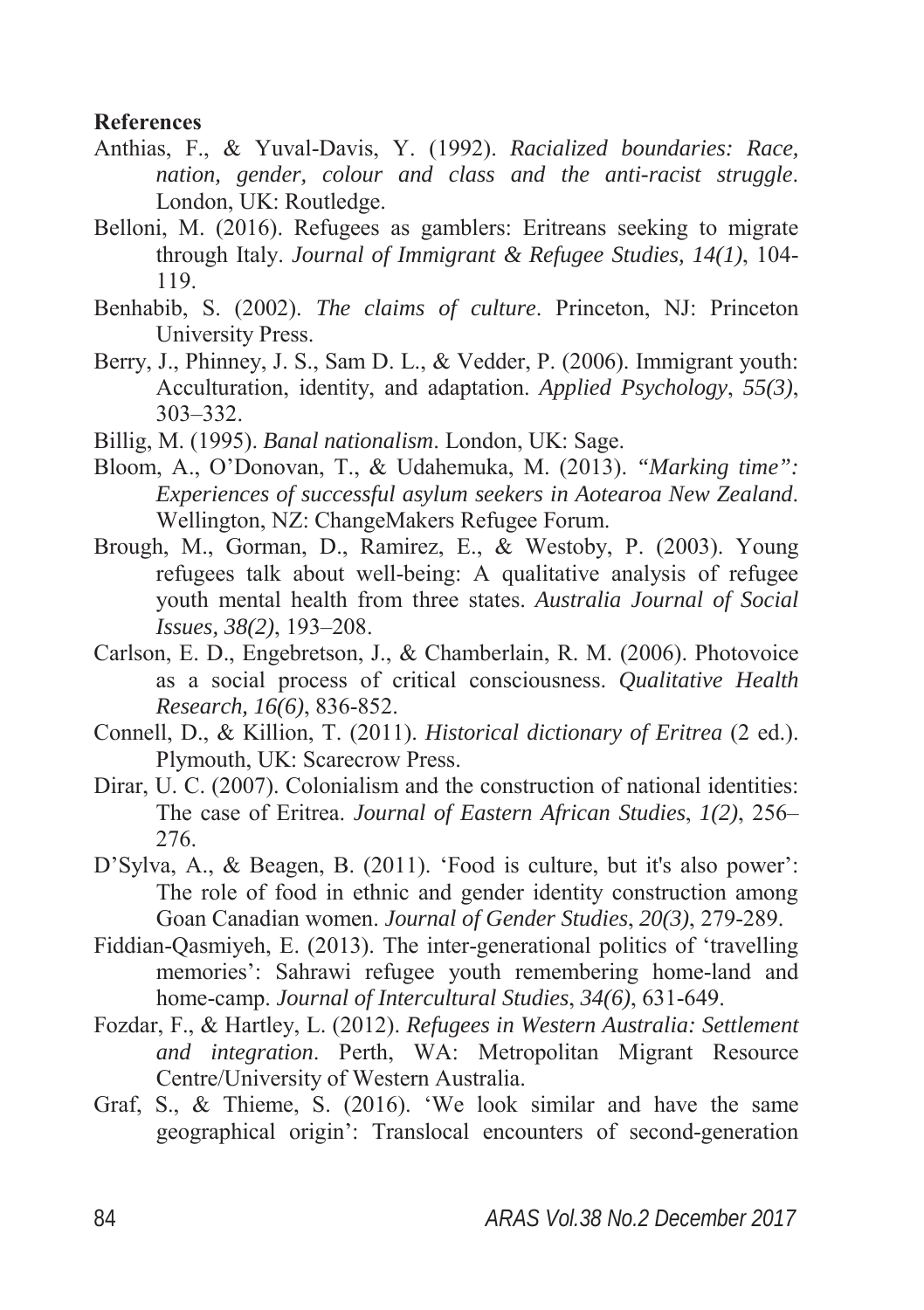Eritreans with a new generation of refugees from Eritrea. *Geographica Helvetica, 71(4)*, 331-340.

- Green, E., & Kloos, B. (2009). Facilitating youth participation in a context of forced migration: A Photovoice project in Northern Uganda. *Journal of Refugee Studies*, *22(4)*, 460-482.
- Halilovich, H. (2011). Beyond the sadness: Memories and homecomings among survivors of 'ethnic cleansing' in a Bosnian village. *Memory Studies, 4(1)*, 45-52.
- Hirsch, M. (1999). Projected memories: Holocaust photographs in personal and public fantasy. In M. Bal, J. Crewe & L. Spitzer (Eds.), *Acts of memory: Cultural recall in the present* (pp. 3–23). Hanover: Dartmouth College, University Press of New England.
- Hoyle, P. (1999). The Eritrean national identity: A case study. *North Carolina Journal of International Law and Commercial Regulation*, *24*, 381–416.
- Human Rights Watch. (2015). World report 2015. www.hrw.org/worldreport/2015
- Humpage, L. (2000). Embodying ambiguity: Somali refugee women and ethnic boundary 'maintenance'. *Women's Studies Journal, 16(2)*, 9- 29.
- Humpage, L. (2009). A 'culturally unsafe' space? The Somali experience of Christchurch secondary schools. *New Zealand Geographer, 65(1)*, 73-82
- Mannik, L. (2013). *Photography, memory and refugee identity: The voyage of the SS Walnut, 1948*. Vancouver: UBC Press.
- Norwegian Refugee Council. (2004). *Profile of internal displacement: Ethiopia*. Geneva: Norwegian Refugee Council.
- Raffaetà, R., Baldassar, L., & Harris, A. (2016). Chinese immigrant youth identities and belonging in Prato, Italy: Exploring the intersections between migration and youth studies. *Identities*, *23(4)*, 422-437.
- Reporters Without Borders. (2016). *2016 World Press Freedom Index – Leaders paranoid about journalists*. https://rsf.org/en/news/2016 world-press-freedom-index-leaders-paranoid-about-journalists
- Rosińska, Z. (2011). Emigratory experience: The melancholy of no return. In J. Creet & A. Kitzmann (Eds.), *Memory and migration: Multidisciplinary approaches to memory studies* (pp. 29-42). Toronto: University of Toronto Press.
- Schacter, D., & Welker, M. (2016). Memory and connection: Remembering the past and imagining the future in individuals, groups and cultures. *Memory Studies 9(3)*, 241-244.